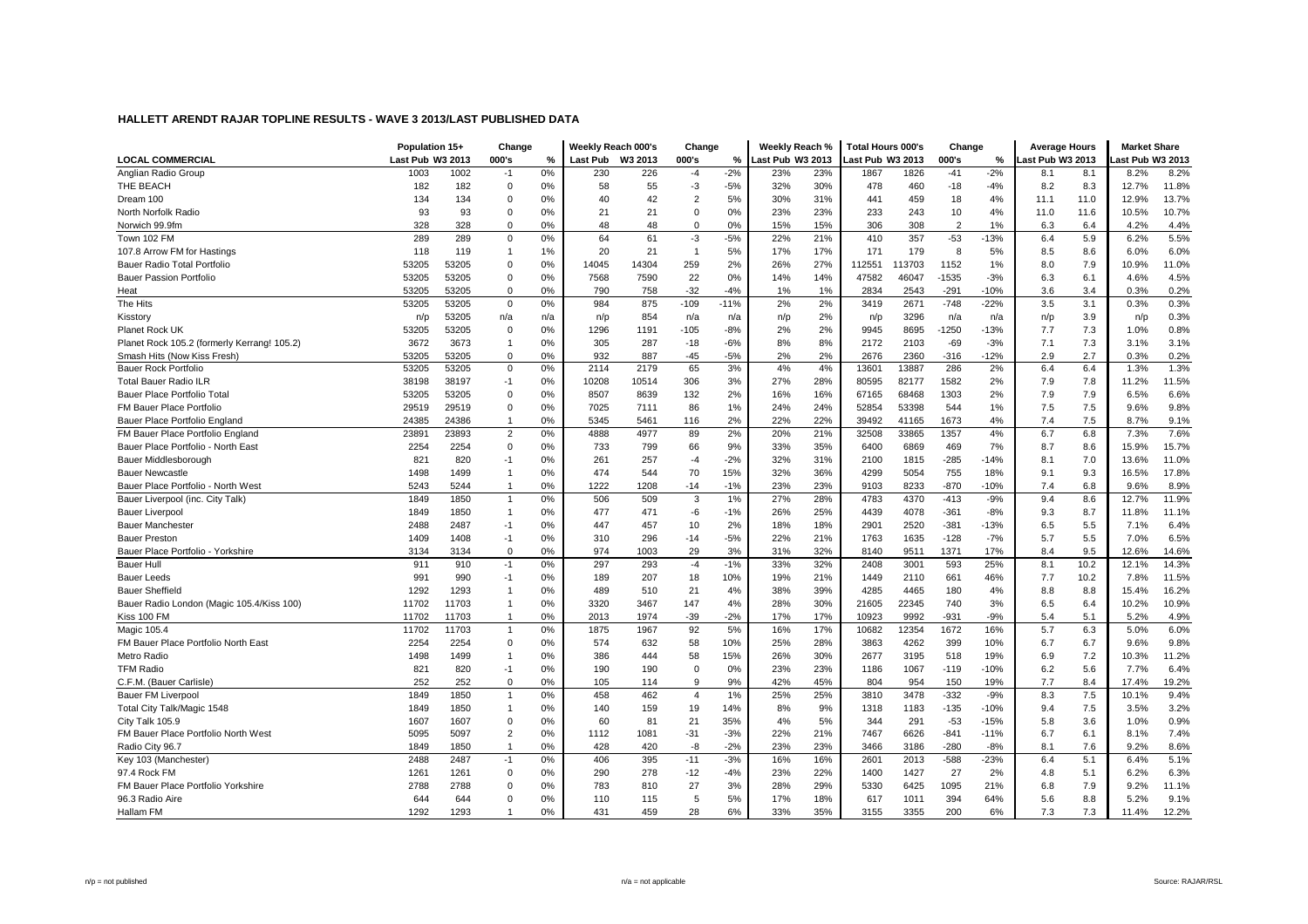|                                                              | Population 15+   |       | Change         |       | Weekly Reach 000's |         | Change                  |        | Weekly Reach %   |     | <b>Total Hours 000's</b> |       | Change  |        | <b>Average Hours</b> |      | <b>Market Share</b> |       |
|--------------------------------------------------------------|------------------|-------|----------------|-------|--------------------|---------|-------------------------|--------|------------------|-----|--------------------------|-------|---------|--------|----------------------|------|---------------------|-------|
| <b>LOCAL COMMERCIAL</b>                                      | Last Pub W3 2013 |       | 000's          | %     | Last Pub           | W3 2013 | 000's                   | ℅      | Last Pub W3 2013 |     | ast Pub W3 2013          |       | 000's   | %      | ast Pub W3 2013      |      | ast Pub W3 2013     |       |
| 96.9 Viking FM                                               | 911              | 910   | $-1$           | 0%    | 242                | 236     | -6                      | $-2%$  | 27%              | 26% | 1557                     | 2059  | 502     | 32%    | 6.4                  | 8.7  | 7.8%                | 9.8%  |
| Bauer Northern Ireland                                       | 1454             | 1455  |                | 0%    | 620                | 612     | -8                      | $-1%$  | 43%              | 42% | 5106                     | 5074  | $-32$   | $-1%$  | 8.2                  | 8.3  | 19.6%               | 19.7% |
| 97.4 Cool FM                                                 | 1001             | 1001  | 0              | 0%    | 417                | 399     | -18                     | $-4%$  | 42%              | 40% | 3238                     | 3207  | $-31$   | $-1%$  | 7.8                  | 8.0  | 18.6%               | 18.5% |
| Downtown Radio (DTR)                                         | 1454             | 1455  | $\overline{1}$ | 0%    | 268                | 280     | 12                      | 4%     | 18%              | 19% | 1868                     | 1867  | $-1$    | 0%     | 7.0                  | 6.7  | 7.2%                | 7.2%  |
| Bauer Place Portfolio - Scotland                             | 4182             | 4181  | $-1$           | 0%    | 1687               | 1706    | 19                      | 1%     | 40%              | 41% | 18399                    | 17435 | $-964$  | $-5%$  | 10.9                 | 10.2 | 24.5%               | 23.1% |
| FM Bauer Place Portfolio Scotland                            | 4181             | 4181  | $\mathbf 0$    | 0%    | 1538               | 1531    | $-7$                    | 0%     | 37%              | 37% | 14742                    | 14825 | 83      | 1%     | 9.6                  | 9.7  | 19.4%               | 19.5% |
| Bauer Radio Central Scotland                                 | 2903             | 2905  | $\overline{2}$ | 0%    | 1021               | 1033    | 12                      | 1%     | 35%              | 36% | 10955                    | 9947  | $-1008$ | $-9%$  | 10.7                 | 9.6  | 22.0%               | 20.2% |
| Scotland's Greatest Hits Network                             | 3608             | 3608  | $\mathbf 0$    | 0%    | 367                | 399     | 32                      | 9%     | 10%              | 11% | 3159                     | 2976  | $-183$  | $-6%$  | 8.6                  | 7.5  | 5.0%                | 4.7%  |
| <b>Bauer Glasgow</b>                                         | 1870             | 1868  | $-2$           | 0%    | 659                | 654     | $-5$                    | $-1%$  | 35%              | 35% | 6581                     | 6381  | $-200$  | $-3%$  | 10.0                 | 9.8  | 20.8%               | 20.4% |
| Clyde 1 FM                                                   | 1870             | 1868  | $-2$           | 0%    | 584                | 572     | $-12$                   | $-2%$  | 31%              | 31% | 5379                     | 5132  | $-247$  | $-5%$  | 9.2                  | 9.0  | 17.0%               | 16.4% |
| Clyde 2                                                      | 1870             | 1868  | $-2$           | 0%    | 168                | 200     | 32                      | 19%    | 9%               | 11% | 1202                     | 1249  | 47      | 4%     | 7.2                  | 6.2  | 3.8%                | 4.0%  |
| Bauer Edinburgh                                              | 1136             | 1137  | $\overline{1}$ | 0%    | 363                | 380     | 17                      | 5%     | 32%              | 33% | 4374                     | 3566  | $-808$  | -18%   | 12.1                 | 9.4  | 22.3%               | 18.2% |
| ForthOne                                                     | 1136             | 1137  | $\overline{1}$ | 0%    | 331                | 340     | 9                       | 3%     | 29%              | 30% | 3867                     | 2965  | $-902$  | $-23%$ | 11.7                 | 8.7  | 19.7%               | 15.1% |
| Forth <sub>2</sub>                                           | 1136             | 1137  | $\overline{1}$ | 0%    | 72                 | 82      | 10                      | 14%    | 6%               | 7%  | 508                      | 601   | 93      | 18%    | 7.1                  | 7.3  | 2.6%                | 3.1%  |
| Moray Firth Radio (Bauer Inverness)                          | 237              | 237   | $\mathbf 0$    | 0%    | 111                | 108     | $-3$                    | $-3%$  | 47%              | 46% | 1228                     | 1046  | $-182$  | $-15%$ | 11.0                 | 9.7  | 24.1%               | 21.3% |
| <b>Bauer Aberdeen</b>                                        | 330              | 329   | $-1$           | 0%    | 166                | 164     | $-2$                    | $-1%$  | 50%              | 50% | 1889                     | 1742  | $-147$  | $-8%$  | 11.4                 | 10.6 | 27.8%               | 26.3% |
| Northsound One                                               | 330              | 329   | $-1$           | 0%    | 137                | 140     | 3                       | 2%     | 41%              | 43% | 1338                     | 1326  | $-12$   | $-1%$  | 9.8                  | 9.5  | 19.7%               | 20.1% |
| Northsound Two                                               | 330              | 329   | $-1$           | 0%    | 60                 | 47      | -13                     | $-22%$ | 18%              | 14% | 551                      | 415   | $-136$  | $-25%$ | 9.1                  | 8.8  | 8.1%                | 6.3%  |
| Radio Borders (Bauer Borders)                                | 109              | 108   | $-1$           | $-1%$ | 51                 | 54      | 3                       | 6%     | 47%              | 50% | 608                      | 658   | 50      | 8%     | 11.9                 | 12.1 | 32.0%               | 34.2% |
| <b>Bauer Dundee</b>                                          | 386              | 385   | $-1$           | 0%    | 179                | 191     | 12                      | 7%     | 46%              | 50% | 2063                     | 2135  | 72      | 3%     | 11.5                 | 11.2 | 25.5%               | 26.7% |
| Tay-FM                                                       | 386              | 385   | $-1$           | 0%    | 142                | 150     | 8                       | 6%     | 37%              | 39% | 1213                     | 1303  | 90      | 7%     | 8.5                  | 8.7  | 15.0%               | 16.3% |
| Tay-AM                                                       | 386              | 385   | $-1$           | 0%    | 76                 | 76      | 0                       | 0%     | 20%              | 20% | 850                      | 833   | $-17$   | $-2%$  | 11.2                 | 10.9 | 10.5%               | 10.4% |
| West Sound (inc. West FM) (Bauer Southwest Scotland)         | 389              | 389   | $\Omega$       | 0%    | 180                | 172     | -8                      | $-4%$  | 46%              | 44% | 1790                     | 1837  | 47      | 3%     | 10.0                 | 10.7 | 24.3%               | 26.0% |
| Kerrang!                                                     | 53205            | 53205 | $\mathbf 0$    | 0%    | 998                | 1062    | 64                      | 6%     | 2%               | 2%  | 4723                     | 4603  | $-120$  | $-3%$  | 4.7                  | 4.3  | 0.5%                | 0.4%  |
| Kiss UK                                                      | 53205            | 53205 | $\mathbf 0$    | 0%    | 4354               | 5074    | 720                     | 17%    | 8%               | 10% | 22194                    | 25727 | 3533    | 16%    | 5.1                  | 5.1  | 2.1%                | 2.5%  |
| Kiss East                                                    | 2104             | 2103  | $-1$           | 0%    | 442                | 437     | -5                      | $-1%$  | 21%              | 21% | 3019                     | 2623  | $-396$  | $-13%$ | 6.8                  | 6.0  | 6.6%                | 5.8%  |
| Kiss West                                                    | 2410             | 2410  | $\mathbf 0$    | 0%    | 446                | 491     | 45                      | 10%    | 19%              | 20% | 2532                     | 3013  | 481     | 19%    | 5.7                  | 6.1  | 5.2%                | 6.2%  |
| Magic UK                                                     | 53205            | 53205 | $\mathbf 0$    | 0%    | 3618               | 3683    | 65                      | 2%     | 7%               | 7%  | 21919                    | 24928 | 3009    | 14%    | 6.1                  | 6.8  | 2.1%                | 2.4%  |
| Magic Network - North                                        | 10594            | 10595 | $\overline{1}$ | 0%    | 680                | 729     | 49                      | 7%     | 6%               | 7%  | 6984                     | 7300  | 316     | 5%     | 10.3                 | 10.0 | 3.5%                | 3.6%  |
| Magic Network - North East                                   | 2254             | 2254  | 0              | 0%    | 234                | 264     | 30                      | 13%    | 10%              | 12% | 2537                     | 2607  | 70      | 3%     | 10.8                 | 9.9  | 6.3%                | 6.0%  |
| Magic 1152 (Newcastle)                                       | 1498             | 1499  | $\overline{1}$ | 0%    | 140                | 169     | 29                      | 21%    | 9%               | 11% | 1622                     | 1859  | 237     | 15%    | 11.5                 | 11.0 | 6.2%                | 6.5%  |
| Magic 1170 (Teesside)                                        | 821              | 820   | $-1$           | 0%    | 94                 | 94      | $\mathbf 0$             | 0%     | 11%              | 12% | 915                      | 748   | $-167$  | $-18%$ | 9.7                  | 7.9  | 5.9%                | 4.5%  |
| Magic Network - North West                                   | 5206             | 5207  | $\overline{1}$ | 0%    | 169                | 186     | 17                      | 10%    | 3%               | 4%  | 1636                     | 1607  | $-29$   | $-2%$  | 9.7                  | 8.6  | 1.7%                | 1.7%  |
| Magic 1548 (Liverpool)                                       | 1849             | 1850  | $\overline{1}$ | 0%    | 83                 | 86      | 3                       | 4%     | 4%               | 5%  | 973                      | 892   | $-81$   | -8%    | 11.7                 | 10.4 | 2.6%                | 2.4%  |
| Magic 1152 (Manchester)                                      | 2488             | 2487  | $-1$           | 0%    | 60                 | 79      | 19                      | 32%    | 2%               | 3%  | 301                      | 507   | 206     | 68%    | 5.0                  | 6.4  | 0.7%                | 1.3%  |
| Magic 999 (Preston)                                          | 1123             | 1123  | $\mathbf 0$    | 0%    | 25                 | 22      | $-3$                    | $-12%$ | 2%               | 2%  | 363                      | 208   | $-155$  | $-43%$ | 14.2                 | 9.4  | 1.8%                | 1.0%  |
| Magic Network - Yorkshire                                    | 3134             | 3134  | $\mathbf 0$    | 0%    | 277                | 279     | $\overline{c}$          | 1%     | 9%               | 9%  | 2811                     | 3087  | 276     | 10%    | 10.1                 | 11.1 | 4.3%                | 4.7%  |
| Magic 828 (Leeds)                                            | 991              | 990   | -1             | 0%    | 95                 | 108     | 13                      | 14%    | 10%              | 11% | 832                      | 1099  | 267     | 32%    | 8.8                  | 10.2 | 4.5%                | 6.0%  |
| Magic AM (Sheffield)                                         | 1292             | 1293  | $\overline{1}$ | 0%    | 100                | 94      | -6                      | $-6%$  | 8%               | 7%  | 1130                     | 1111  | $-19$   | $-2%$  | 11.4                 | 11.8 | 4.1%                | 4.0%  |
| Magic 1161 (Hull)                                            | 911              | 910   | $-1$           | 0%    | 84                 | 84      | $\mathbf 0$             | 0%     | 9%               | 9%  | 851                      | 942   | 91      | 11%    | 10.1                 | 11.3 | 4.3%                | 4.5%  |
| Wave 105 FM (Bauer South Coast)                              | 1800             | 1801  | $\overline{1}$ | 0%    | 390                | 400     | $10$                    | 3%     | 22%              | 22% | 3449                     | 3950  | 501     | 15%    | 8.8                  | 9.9  | 9.4%                | 10.6% |
| <b>Total Celador Radio</b>                                   | 3363             | 3364  | $\overline{1}$ | 0%    | 539                | 611     | 72                      | 13%    | 16%              | 18% | 3432                     | 3839  | 407     | 12%    | 6.4                  | 6.3  | 5.0%                | 5.5%  |
| The Breeze (Basingstoke and North Hampshire) (was Kestrel FM | 143              | 143   | $\Omega$       | 0%    | 26                 | 26      | $\mathbf 0$             | 0%     | 18%              | 18% | 182                      | 157   | $-25$   | $-14%$ | 7.0                  | 6.1  | 7.1%                | 5.9%  |
| The Breeze (East Hampshire & South West Surrey) (was Kestrel | 100              | 99    | $-1$           | $-1%$ | 16                 | 16      | $\mathbf 0$             | 0%     | 16%              | 16% | 128                      | 123   | $-5$    | $-4%$  | 7.9                  | 7.9  | 5.9%                | 5.7%  |
| Celador Radio South                                          | 1878             | 1879  | $\overline{1}$ | 0%    | 290                | 344     | 54                      | 19%    | 15%              | 18% | 1775                     | 2104  | 329     | 19%    | 6.1                  | 6.1  | 4.6%                | 5.4%  |
| The Breeze (South)                                           | 1124             | 1125  | $\overline{1}$ | 0%    | 84                 | 81      | $-3$                    | $-4%$  | 7%               | 7%  | 553                      | 669   | 116     | 21%    | 6.6                  | 8.2  | 2.5%                | 3.0%  |
| Jack FM South Coast (Was The Coast)                          | 1728             | 1729  | $\overline{1}$ | 0%    | 219                | 273     | 54                      | 25%    | 13%              | 16% | 1222                     | 1435  | 213     | 17%    | 5.6                  | 5.3  | 3.5%                | 4.0%  |
| Celador Radio South West                                     | 1243             | 1243  | $\mathbf 0$    | 0%    | 215                | 228     | 13                      | 6%     | 17%              | 18% | 1447                     | 1552  | 105     | 7%     | 6.7                  | 6.8  | 5.6%                | 6.0%  |
| The Breeze South West (North)                                | 790              | 790   | $\Omega$       | 0%    | 57                 | 78      | 21                      | 37%    | 7%               | 10% | 272                      | 420   | 148     | 54%    | 4.8                  | 5.4  | 1.7%                | 2.7%  |
| The Breeze South West (South) (was Midwest Radio)            | 290              | 290   | $\Omega$       | 0%    | 35                 | 39      | $\overline{\mathbf{A}}$ | 11%    | 12%              | 13% | 358                      | 368   | 10      | 3%     | 10.3                 | 9.5  | 5.5%                | 5.7%  |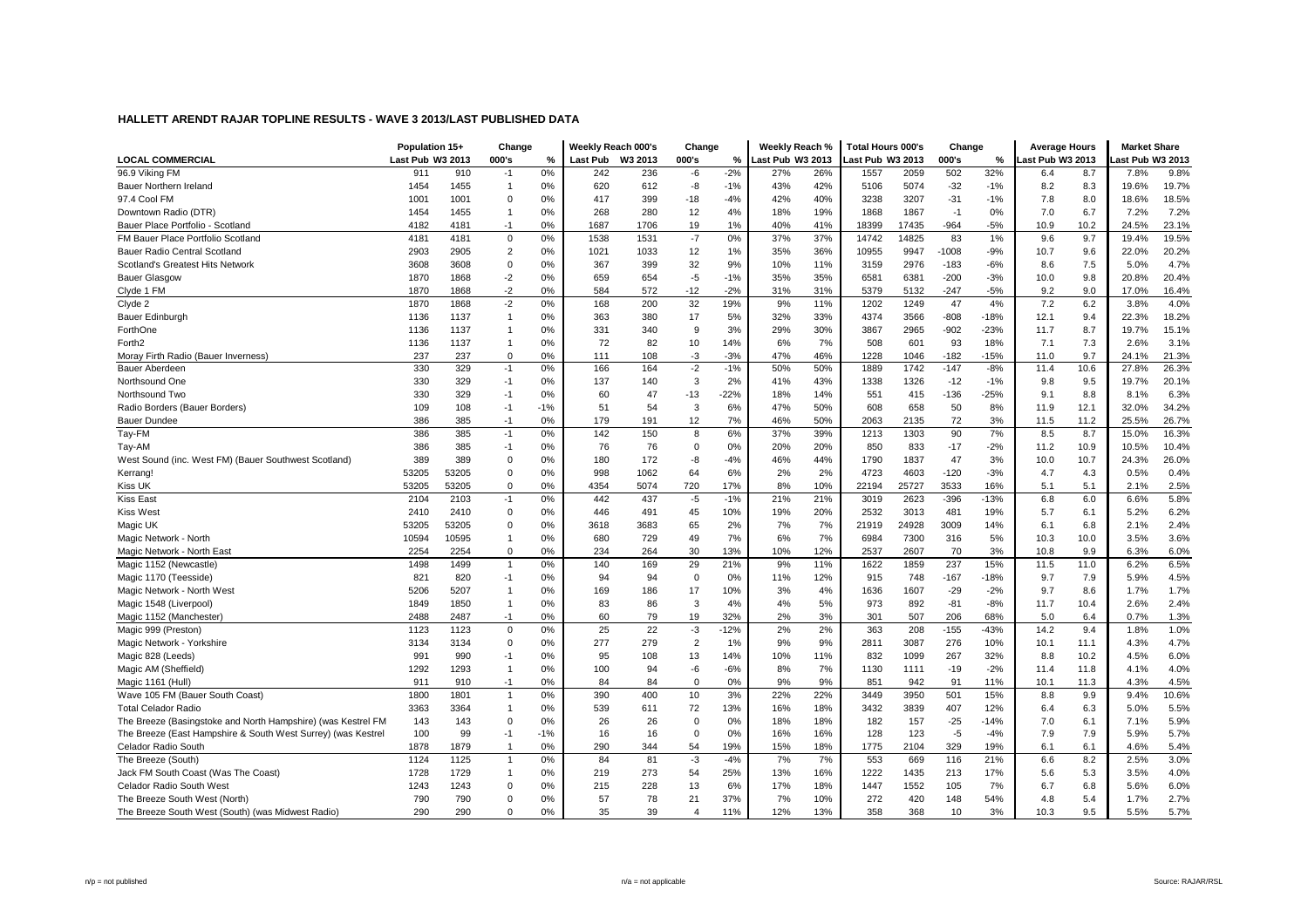|                                                       | Population 15+   |       | Change         |       | Weekly Reach 000's |         | Change         |        | Weekly Reach %   |     | Total Hours 000's |        | Change         |        | <b>Average Hours</b> |      | <b>Market Share</b> |       |
|-------------------------------------------------------|------------------|-------|----------------|-------|--------------------|---------|----------------|--------|------------------|-----|-------------------|--------|----------------|--------|----------------------|------|---------------------|-------|
| <b>LOCAL COMMERCIAL</b>                               | Last Pub W3 2013 |       | 000's          | %     | Last Pub           | W3 2013 | 000's          | ℅      | Last Pub W3 2013 |     | ast Pub W3 2013   |        | 000's          | %      | ast Pub W3 2013      |      | ast Pub W3 2013     |       |
| 106 JACKfm (Bristol) (was Original 106)               | 628              | 628   | $\mathbf 0$    | 0%    | 112                | 114     | $\overline{2}$ | 2%     | 18%              | 18% | 633               | 594    | $-39$          | $-6%$  | 5.6                  | 5.2  | 4.9%                | 4.8%  |
| The Breeze (North Somerset) (was Nova Radio - Weston) | 131              | 130   | $-1$           | $-1%$ | 17                 | 16      | $-1$           | $-6%$  | 13%              | 12% | 123               | 77     | $-46$          | $-37%$ | 7.2                  | 4.8  | 4.2%                | 2.6%  |
| <b>Central FM</b>                                     | 209              | 210   | $\overline{1}$ | 0%    | 55                 | 56      | $\overline{1}$ | 2%     | 26%              | 27% | 226               | 257    | 31             | 14%    | 4.2                  | 4.6  | 6.9%                | 7.8%  |
| <b>Total Cheshire Radio</b>                           | 377              | 377   | 0              | 0%    | 58                 | 64      | 6              | 10%    | 15%              | 17% | 386               | 476    | 90             | 23%    | 6.7                  | 7.4  | 5.3%                | 6.4%  |
| Cheshire's Silk 106.9                                 | 184              | 184   | $\mathbf 0$    | 0%    | 18                 | 20      | $\overline{2}$ | 11%    | 10%              | 11% | 110               | 137    | 27             | 25%    | 6.1                  | 6.7  | 3.5%                | 4.1%  |
| Chester's Dee 106.3                                   | 193              | 193   | $\mathbf 0$    | 0%    | 40                 | 44      | $\overline{4}$ | 10%    | 21%              | 23% | 275               | 338    | 63             | 23%    | 6.9                  | 7.8  | 6.6%                | 8.3%  |
| <b>Total CN Radio</b>                                 | 851              | 851   | $\mathbf 0$    | 0%    | 253                | 253     | $\mathbf 0$    | 0%     | 30%              | 30% | 1810              | 1661   | $-149$         | $-8%$  | 7.1                  | 6.6  | 11.2%               | 10.5% |
| The Bay                                               | 282              | 281   | $-1$           | 0%    | 109                | 98      | $-11$          | $-10%$ | 39%              | 35% | 827               | 634    | $-193$         | $-23%$ | 7.6                  | 6.5  | 14.1%               | 11.0% |
| Citybeat 96.7/102.5FM                                 | 570              | 570   | $\mathbf 0$    | 0%    | 154                | 159     | 5              | 3%     | 27%              | 28% | 1120              | 1196   | 76             | 7%     | 7.3                  | 7.5  | 11.2%               | 12.2% |
| <b>Lakeland Radio</b>                                 | 51               | 51    | $\mathbf 0$    | 0%    | 19                 | 19      | $\mathbf 0$    | 0%     | 36%              | 37% | 138               | 136    | $-2$           | $-1%$  | 7.4                  | 7.2  | 12.7%               | 12.6% |
| Connect FM (was Connect FM and Lite 106.8FM)          | 438              | 438   | $\mathbf 0$    | 0%    | 46                 | 55      | 9              | 20%    | 10%              | 13% | 340               | 380    | 40             | 12%    | 7.4                  | 6.9  | 3.6%                | 3.8%  |
| Radio Exe 107.3 FM (was Exeter FM)                    | 194              | 194   | $\mathbf 0$    | 0%    | 21                 | 23      | $\overline{2}$ | 10%    | 11%              | 12% | 150               | 126    | $-24$          | -16%   | 7.0                  | 5.6  | 3.7%                | 3.0%  |
| <b>Total Fire Radio</b>                               | 1325             | 1326  |                | 0%    | 52                 | 51      | $-1$           | $-2%$  | 4%               | 4%  | 284               | 266    | $-18$          | $-6%$  | 5.5                  | 5.2  | 1.0%                | 1.0%  |
| Fire Radio                                            | 317              | 317   | $\mathbf 0$    | 0%    | 45                 | 45      | $\mathbf 0$    | 0%     | 14%              | 14% | 269               | 251    | $-18$          | $-7%$  | 6.0                  | 5.6  | 3.7%                | 3.3%  |
| Fire Radio South Coast                                | 1009             | 1009  | $\mathbf 0$    | 0%    | $\overline{7}$     | 6       | $-1$           | $-14%$ | 1%               | 1%  | 15                | 15     | $\overline{0}$ | 0%     | 2.3                  | 2.3  | 0.1%                | 0.1%  |
| 3FM                                                   | 72               | 71    | $-1$           | $-1%$ | 28                 | 29      | $\overline{1}$ | 4%     | 39%              | 40% | 247               | 281    | 34             | 14%    | 8.8                  | 9.8  | 15.4%               | 17.7% |
| Total Global Radio (UK)                               | 53205            | 53205 | $\mathbf 0$    | 0%    | 20164              | 20403   | 239            | 1%     | 38%              | 38% | 165904            | 65517  | $-387$         | 0%     | 8.2                  | 8.1  | 16.0%               | 16.1% |
| Total Choice (UK)                                     | 53205            | 53205 | $\mathbf 0$    | 0%    | 808                | 839     | 31             | 4%     | 2%               | 2%  | 4101              | 4324   | 223            | 5%     | 5.1                  | 5.2  | 0.4%                | 0.4%  |
| Choice FM London                                      | 11702            | 11703 | $\overline{1}$ | 0%    | 680                | 553     | $-127$         | $-19%$ | 6%               | 5%  | 3743              | 3264   | $-479$         | $-13%$ | 5.5                  | 5.9  | 1.8%                | 1.6%  |
| Classic FM                                            | 53205            | 53205 | $\mathbf 0$    | 0%    | 5614               | 5321    | $-293$         | $-5%$  | 11%              | 10% | 36137             | 34505  | $-1632$        | $-5%$  | 6.4                  | 6.5  | 3.5%                | 3.4%  |
| Capital Network (UK)                                  | 53205            | 53205 | $\mathbf 0$    | 0%    | 7376               | 7720    | 344            | 5%     | 14%              | 15% | 41557             | 44657  | 3100           | 7%     | 5.6                  | 5.8  | 4.0%                | 4.3%  |
| Gold Network (UK)                                     | 53205            | 53205 | $\mathbf 0$    | 0%    | 1433               | 1420    | $-13$          | $-1%$  | 3%               | 3%  | 12426             | 11907  | $-519$         | $-4%$  | 8.7                  | 8.4  | 1.2%                | 1.2%  |
| Heart Network (UK)                                    | 53205            | 53205 | $\mathbf 0$    | 0%    | 7531               | 7563    | 32             | 0%     | 14%              | 14% | 52482             | 50811  | $-1671$        | $-3%$  | 7.0                  | 6.7  | 5.1%                | 4.9%  |
| Total LBC (UK)                                        | 53205            | 53205 | $\mathbf 0$    | 0%    | 1247               | 1333    | 86             | 7%     | 2%               | 3%  | 12547             | 13604  | 1057           | 8%     | 10.1                 | 10.2 | 1.2%                | 1.3%  |
| Total XFM (UK)                                        | 53205            | 53205 | $\mathbf 0$    | 0%    | 975                | 963     | $-12$          | $-1%$  | 2%               | 2%  | 5187              | 4779   | $-408$         | $-8%$  | 5.3                  | 5.0  | 0.5%                | 0.5%  |
| Global Radio London (ILR)                             | 11702            | 11703 | $\overline{1}$ | 0%    | 4824               | 4738    | $-86$          | $-2%$  | 41%              | 40% | 40844             | 39322  | $-1522$        | $-4%$  | 8.5                  | 8.3  | 19.3%               | 19.2% |
| Global Radio (ILR)                                    | 43731            | 43731 | 0              | 0%    | 13939              | 14208   | 269            | 2%     | 32%              | 32% | 114512            | 115696 | 1184           | 1%     | 8.2                  | 8.1  | 13.5%               | 13.8% |
| Capital Network (ILR)                                 | 30558            | 30558 | $\Omega$       | 0%    | 6164               | 6471    | 307            | 5%     | 20%              | 21% | 36608             | 39401  | 2793           | 8%     | 5.9                  | 6.1  | 6.5%                | 7.0%  |
| Capital Birmingham                                    | 2208             | 2209  | $\overline{1}$ | 0%    | 501                | 502     | $\overline{1}$ | 0%     | 23%              | 23% | 3132              | 2684   | $-448$         | $-14%$ | 6.3                  | 5.3  | 7.4%                | 6.7%  |
| <b>Capital East Midlands</b>                          | 1991             | 1992  |                | 0%    | 474                | 498     | 24             | 5%     | 24%              | 25% | 3476              | 4356   | 880            | 25%    | 7.3                  | 8.8  | 9.1%                | 10.8% |
| Capital London                                        | 11702            | 11703 | $\overline{1}$ | 0%    | 2188               | 2170    | $-18$          | $-1%$  | 19%              | 19% | 9817              | 10105  | 288            | 3%     | 4.5                  | 4.7  | 4.6%                | 4.9%  |
| Capital Manchester                                    | 2914             | 2914  | $\mathbf 0$    | 0%    | 500                | 545     | 45             | 9%     | 17%              | 19% | 2792              | 3433   | 641            | 23%    | 5.6                  | 6.3  | 5.7%                | 7.3%  |
| Capital North East                                    | 2232             | 2232  | 0              | 0%    | 469                | 477     | 8              | 2%     | 21%              | 21% | 2845              | 3460   | 615            | 22%    | 6.1                  | 7.2  | 7.2%                | 8.0%  |
| <b>Capital Scotland</b>                               | 2787             | 2787  | $\mathbf 0$    | 0%    | 523                | 579     | 56             | 11%    | 19%              | 21% | 3158              | 3654   | 496            | 16%    | 6.0                  | 6.3  | 6.5%                | 7.6%  |
| <b>Capital South Coast</b>                            | 1161             | 1161  | $\mathbf 0$    | 0%    | 212                | 248     | 36             | 17%    | 18%              | 21% | 1468              | 1577   | 109            | 7%     | 6.9                  | 6.4  | 6.4%                | 7.0%  |
| <b>Capital South Wales</b>                            | 1030             | 1029  | $-1$           | 0%    | 207                | 244     | 37             | 18%    | 20%              | 24% | 1282              | 1664   | 382            | 30%    | 6.2                  | 6.8  | 6.4%                | 8.2%  |
| <b>Capital Yorkshire</b>                              | 4531             | 4531  | $\mathbf 0$    | 0%    | 1165               | 1189    | 24             | 2%     | 26%              | 26% | 8678              | 8597   | $-81$          | $-1%$  | 7.5                  | 7.2  | 9.5%                | 9.4%  |
| Gold Network (ILR)                                    | 30067            | 30067 | $\Omega$       | 0%    | 1075               | 1022    | $-53$          | $-5%$  | 4%               | 3%  | 10287             | 9614   | $-673$         | $-7%$  | 9.6                  | 9.4  | 1.8%                | 1.7%  |
| Gold Cambridgeshire                                   | 872              | 872   | $\mathbf 0$    | 0%    | 45                 | 44      | $-1$           | $-2%$  | 5%               | 5%  | 462               | 462    | $\overline{0}$ | 0%     | 10.3                 | 10.4 | 2.5%                | 2.5%  |
| Gold Devon                                            | 1023             | 1023  | $\Omega$       | 0%    | 55                 | 46      | -9             | $-16%$ | 5%               | 4%  | 545               | 531    | $-14$          | $-3%$  | 9.9                  | 11.6 | 2.3%                | 2.4%  |
| Gold East Anglia                                      | 1212             | 1211  | $-1$           | 0%    | 64                 | 69      | 5              | 8%     | 5%               | 6%  | 615               | 662    | 47             | 8%     | 9.6                  | 9.6  | 2.3%                | 2.5%  |
| <b>Gold East Midlands</b>                             | 1991             | 1992  | $\overline{1}$ | 0%    | 71                 | 61      | $-10$          | $-14%$ | 4%               | 3%  | 665               | 392    | $-273$         | $-41%$ | 9.3                  | 6.4  | 1.7%                | 1.0%  |
| <b>Gold Essex</b>                                     | 1352             | 1352  | $\mathbf 0$    | 0%    | 49                 | 38      | $-11$          | $-22%$ | 4%               | 3%  | 486               | 397    | $-89$          | $-18%$ | 9.9                  | 10.4 | 1.6%                | 1.3%  |
| <b>Gold Four Counties</b>                             | 2042             | 2043  | -1             | 0%    | 62                 | 72      | 10             | 16%    | 3%               | 4%  | 660               | 738    | 78             | 12%    | 10.6                 | 10.2 | 1.6%                | 1.8%  |
| Gold Kent                                             | 1232             | 1232  | $\mathbf 0$    | 0%    | 68                 | 61      | $-7$           | $-10%$ | 6%               | 5%  | 483               | 545    | 62             | 13%    | 7.1                  | 9.0  | 1.7%                | 2.0%  |
| Gold London                                           | 11702            | 11703 | $\overline{1}$ | 0%    | 273                | 255     | $-18$          | $-7%$  | 2%               | 2%  | 2232              | 2410   | 178            | 8%     | 8.2                  | 9.5  | 1.1%                | 1.2%  |
| <b>Gold Manchester</b>                                | 2914             | 2914  | 0              | 0%    | 79                 | 93      | 14             | 18%    | 3%               | 3%  | 974               | 690    | $-284$         | $-29%$ | 12.2                 | 7.4  | 2.0%                | 1.5%  |
| Gold North West & Wales                               | 1027             | 1027  | $\mathbf 0$    | 0%    | 23                 | 23      | $\mathbf 0$    | 0%     | 2%               | 2%  | 255               | 241    | $-14$          | $-5%$  | 11.1                 | 10.4 | 1.2%                | 1.1%  |
| <b>Gold Solent</b>                                    | 1825             | 1825  | $\Omega$       | 0%    | 69                 | 71      | $\overline{2}$ | 3%     | 4%               | 4%  | 779               | 694    | $-85$          | $-11%$ | 11.3                 | 9.7  | 2.1%                | 1.8%  |
| Gold South Wales                                      | 1030             | 1029  | $-1$           | 0%    | 59                 | 49      | $-10$          | $-17%$ | 6%               | 5%  | 793               | 563    | $-230$         | $-29%$ | 13.5                 | 11.4 | 3.9%                | 2.8%  |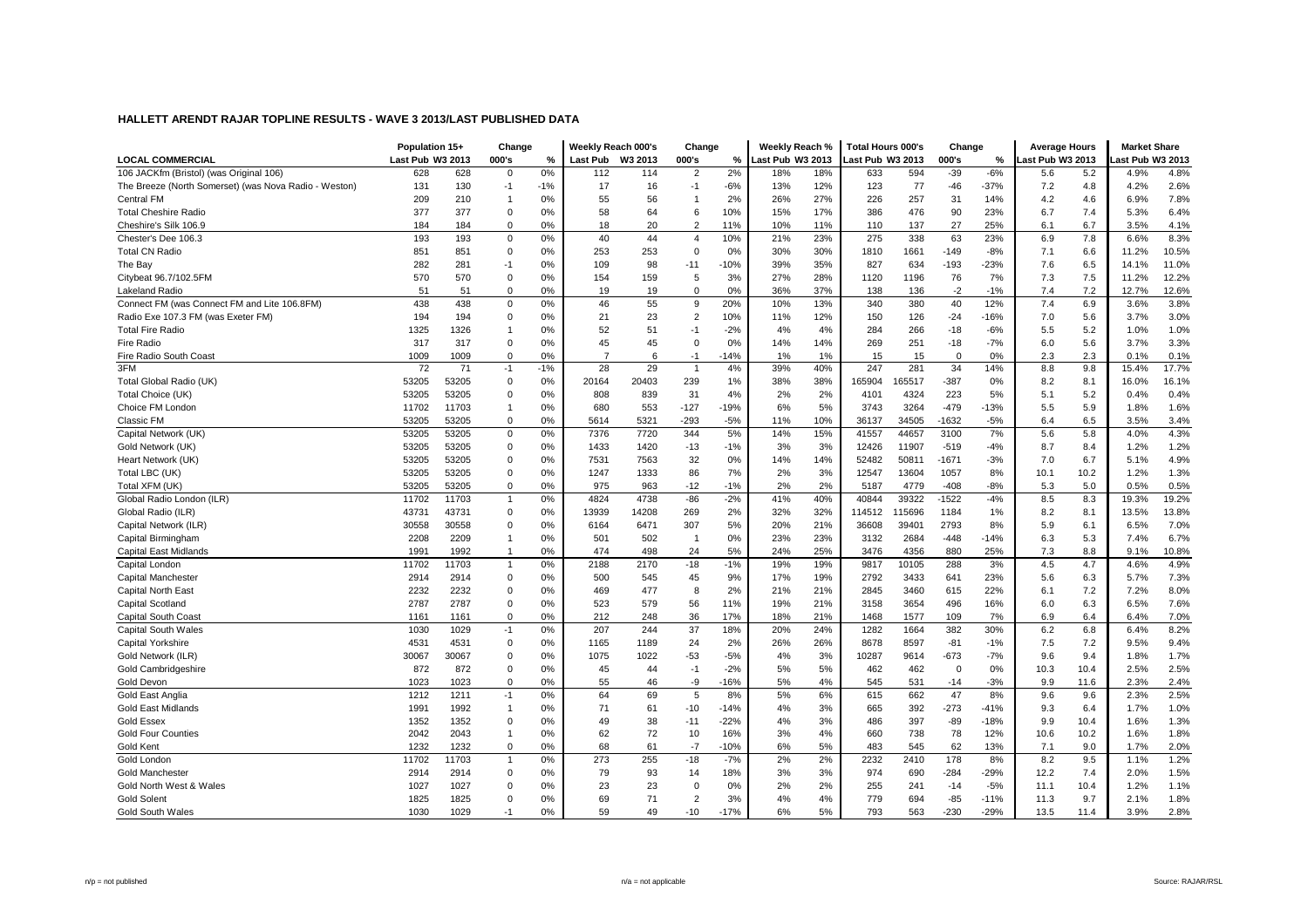|                                      | Population 15+   |       | Change         |       | Weekly Reach 000's |         | Change         |        | Weekly Reach %   |     | <b>Total Hours 000's</b> |       | Change         |        | <b>Average Hours</b> |      | <b>Market Share</b> |       |
|--------------------------------------|------------------|-------|----------------|-------|--------------------|---------|----------------|--------|------------------|-----|--------------------------|-------|----------------|--------|----------------------|------|---------------------|-------|
| <b>LOCAL COMMERCIAL</b>              | Last Pub W3 2013 |       | 000's          | %     | Last Pub           | W3 2013 | 000's          | %      | Last Pub W3 2013 |     | Last Pub W3 2013         |       | 000's          | $\%$   | ast Pub W3 2013      |      | ast Pub W3 2013     |       |
| <b>Gold Sussex</b>                   | 1400             | 1400  | $\mathbf 0$    | 0%    | 72                 | 62      | $-10$          | $-14%$ | 5%               | 4%  | 590                      | 671   | 81             | 14%    | 8.2                  | 10.9 | 1.9%                | 2.3%  |
| <b>Gold Thames Valley</b>            | 1444             | 1444  | $\Omega$       | 0%    | 29                 | 33      | $\overline{4}$ | 14%    | 2%               | 2%  | 351                      | 203   | $-148$         | -42%   | 12.1                 | 6.2  | 1.2%                | 0.7%  |
| <b>Gold West Country</b>             | 2190             | 2190  | $\mathbf 0$    | 0%    | 97                 | 103     | 6              | 6%     | 4%               | 5%  | 845                      | 1136  | 291            | 34%    | 8.7                  | 11.1 | 1.8%                | 2.4%  |
| Heart Network (ILR)                  | 28245            | 28245 | $\Omega$       | 0%    | 6790               | 6714    | $-76$          | $-1%$  | 24%              | 24% | 49165                    | 47374 | $-1791$        | $-4%$  | 7.2                  | 7.1  | 8.8%                | 8.6%  |
| <b>Heart Cambridgeshire</b>          | 872              | 872   | $\Omega$       | 0%    | 288                | 272     | $-16$          | $-6%$  | 33%              | 31% | 1872                     | 1886  | 14             | 1%     | 6.5                  | 6.9  | 10.0%               | 10.3% |
| <b>Heart East Anglia</b>             | 1212             | 1211  | -1             | 0%    | 312                | 295     | $-17$          | $-5%$  | 26%              | 24% | 2322                     | 2292  | $-30$          | $-1%$  | 7.5                  | 7.8  | 8.5%                | 8.6%  |
| <b>Heart Essex</b>                   | 1352             | 1352  | $\mathbf 0$    | 0%    | 411                | 423     | 12             | 3%     | 30%              | 31% | 3566                     | 3623  | 57             | 2%     | 8.7                  | 8.6  | 11.4%               | 12.2% |
| <b>Heart Four Counties</b>           | 2042             | 2043  | $\overline{1}$ | 0%    | 563                | 513     | $-50$          | $-9%$  | 28%              | 25% | 3899                     | 3612  | $-287$         | $-7%$  | 6.9                  | 7.0  | 9.6%                | 8.8%  |
| <b>Heart Kent</b>                    | 1232             | 1232  | $\mathbf 0$    | 0%    | 392                | 401     | 9              | 2%     | 32%              | 33% | 3380                     | 3489  | 109            | 3%     | 8.6                  | 8.7  | 11.6%               | 12.5% |
| Heart London                         | 11702            | 11703 |                | 0%    | 1925               | 1742    | $-183$         | $-10%$ | 16%              | 15% | 10990                    | 8763  | $-2227$        | $-20%$ | 5.7                  | 5.0  | 5.2%                | 4.3%  |
| Heart North West and Wales           | 1027             | 1027  | $\mathbf 0$    | 0%    | 217                | 228     | 11             | 5%     | 21%              | 22% | 1269                     | 1482  | 213            | 17%    | 5.8                  | 6.5  | 6.1%                | 7.0%  |
| <b>Heart Solent</b>                  | 1825             | 1825  | $\mathbf 0$    | 0%    | 329                | 339     | 10             | 3%     | 18%              | 19% | 2525                     | 2254  | $-271$         | $-11%$ | 7.7                  | 6.6  | 6.7%                | 5.9%  |
| <b>Heart South West</b>              | 1430             | 1429  | $-1$           | 0%    | 422                | 411     | $-11$          | $-3%$  | 30%              | 29% | 3161                     | 3555  | 394            | 12%    | 7.5                  | 8.6  | 9.3%                | 10.6% |
| <b>Heart Sussex</b>                  | 1400             | 1400  | $\Omega$       | 0%    | 377                | 332     | $-45$          | $-12%$ | 27%              | 24% | 3024                     | 2573  | $-451$         | $-15%$ | 8.0                  | 7.7  | 9.9%                | 8.7%  |
| <b>Heart Thames Valley</b>           | 1444             | 1444  | $\Omega$       | 0%    | 366                | 342     | $-24$          | $-7%$  | 25%              | 24% | 2776                     | 2710  | $-66$          | $-2%$  | 7.6                  | 7.9  | 9.8%                | 9.7%  |
| <b>Heart West Country</b>            | 2190             | 2190  | $\mathbf 0$    | 0%    | 618                | 606     | $-12$          | $-2%$  | 28%              | 28% | 5610                     | 5049  | $-561$         | $-10%$ | 9.1                  | 8.3  | 12.1%               | 10.8% |
| <b>Heart West Midlands</b>           | 3707             | 3707  | $\Omega$       | 0%    | 808                | 832     | 24             | 3%     | 22%              | 22% | 5857                     | 4966  | $-891$         | -15%   | 7.2                  | 6.0  | 8.3%                | 7.3%  |
| LBC (ILR)                            | 11702            | 11703 |                | 0%    | 1193               | 1240    | 47             | 4%     | 10%              | 11% | 12074                    | 12863 | 789            | 7%     | 10.1                 | 10.4 | 5.7%                | 6.3%  |
| LBC 97.3                             | 11702            | 11703 | -1             | 0%    | 1047               | 1073    | 26             | 2%     | 9%               | 9%  | 10298                    | 10933 | 635            | 6%     | 9.8                  | 10.2 | 4.9%                | 5.3%  |
| LBC News 1152                        | 11702            | 11703 | $\overline{1}$ | 0%    | 368                | 370     | $\overline{2}$ | 1%     | 3%               | 3%  | 1775                     | 1930  | 155            | 9%     | 4.8                  | 5.2  | 0.8%                | 0.9%  |
| XFM (ILR)                            | 14617            | 14616 | $-1$           | 0%    | 729                | 700     | $-29$          | $-4%$  | 5%               | 5%  | 3614                     | 3195  | $-419$         | $-12%$ | 5.0                  | 4.6  | 1.4%                | 1.2%  |
| <b>XFM Londor</b>                    | 11702            | 11703 | $\overline{1}$ | 0%    | 436                | 513     | 77             | 18%    | 4%               | 4%  | 1988                     | 1916  | $-72$          | $-4%$  | 4.6                  | 3.7  | 0.9%                | 0.9%  |
| <b>XFM Manchester</b>                | 2914             | 2914  | $\mathbf 0$    | 0%    | 230                | 236     | 6              | 3%     | 8%               | 8%  | 1262                     | 1234  | $-28$          | $-2%$  | 5.5                  | 5.2  | 2.6%                | 2.6%  |
| <b>IOW Radio</b>                     | 120              | 120   | $\Omega$       | 0%    | 42                 | 41      | $-1$           | $-2%$  | 35%              | 34% | 358                      | 304   | $-54$          | $-15%$ | 8.4                  | 7.4  | 13.6%               | 11.8% |
| Jack fm Swindon (was More Radio)     | 203              | 203   | $\mathbf 0$    | 0%    | 16                 | 24      | 8              | 50%    | 8%               | 12% | 110                      | 232   | 122            | 111%   | 6.9                  | 9.8  | 2.7%                | 5.5%  |
| <b>JACKfm Oxfordshire</b>            | 510              | 510   | $\mathbf 0$    | 0%    | 86                 | 99      | 13             | 15%    | 17%              | 19% | 596                      | 587   | -9             | $-2%$  | 7.0                  | 5.9  | 6.0%                | 6.0%  |
| Glide FM 1079 (was Oxford's FM107.9) | 499              | 498   | $-1$           | 0%    | 25                 | 31      | 6              | 24%    | 5%               | 6%  | 105                      | 111   | 6              | 6%     | 4.1                  | 3.6  | 1.1%                | 1.2%  |
| 106 JACKfm (Oxford)                  | 510              | 510   | $\mathbf 0$    | 0%    | 72                 | 81      | 9              | 13%    | 14%              | 16% | 492                      | 476   | $-16$          | $-3%$  | 6.8                  | 5.9  | 5.0%                | 4.8%  |
| Kingdom FM                           | 290              | 290   | $\mathbf 0$    | 0%    | 70                 | 69      | $-1$           | $-1%$  | 24%              | 24% | 551                      | 512   | $-39$          | $-7%$  | 7.9                  | 7.4  | 9.3%                | 8.8%  |
| kmfm Group                           | 1081             | 1080  | $-1$           | 0%    | 161                | 156     | $-5$           | $-3%$  | 15%              | 14% | 1162                     | 1106  | $-56$          | $-5%$  | 7.2                  | 7.1  | 4.5%                | 4.5%  |
| kmfm East                            | 524              | 525   | -1             | 0%    | 82                 | 79      | $-3$           | $-4%$  | 16%              | 15% | 620                      | 575   | $-45$          | $-7%$  | 7.6                  | 7.3  | 5.0%                | 4.9%  |
| kmfm West                            | 556              | 556   | $\Omega$       | 0%    | 79                 | 76      | $-3$           | $-4%$  | 14%              | 14% | 542                      | 531   | $-11$          | $-2%$  | 6.9                  | 6.9  | 4.0%                | 4.1%  |
| Lincs FM Group                       | 2417             | 2416  | $-1$           | 0%    | 694                | 665     | $-29$          | $-4%$  | 29%              | 28% | 6349                     | 6437  | 88             | 1%     | 9.2                  | 9.7  | 11.9%               | 11.9% |
| <b>Lincs FM 102.2</b>                | 923              | 924   | -1             | 0%    | 391                | 349     | $-42$          | $-11%$ | 42%              | 38% | 3726                     | 3913  | 187            | 5%     | 9.5                  | 11.2 | 17.1%               | 18.1% |
| Lincs FM Group Yorkshire             | 1510             | 1510  | $\mathbf 0$    | 0%    | 320                | 313     | $-7$           | $-2%$  | 21%              | 21% | 2394                     | 2412  | 18             | 1%     | 7.5                  | 7.7  | 7.7%                | 7.7%  |
| Dearne FM                            | 235              | 235   | $\mathbf 0$    | 0%    | 55                 | 58      | 3              | 5%     | 23%              | 25% | 399                      | 437   | 38             | 10%    | 7.3                  | 7.6  | 8.1%                | 8.8%  |
| <b>KCFM 99.8</b>                     | 442              | 442   | $\Omega$       | 0%    | 80                 | 77      | $-3$           | $-4%$  | 18%              | 17% | 466                      | 508   | 42             | 9%     | 5.8                  | 6.6  | 5.4%                | 5.6%  |
| <b>Ridings FM</b>                    | 300              | 301   | -1             | 0%    | 50                 | 45      | -5             | $-10%$ | 17%              | 15% | 496                      | 417   | $-79$          | -16%   | 9.9                  | 9.2  | 8.1%                | 7.1%  |
| Rother FM                            | 209              | 208   | $-1$           | 0%    | 40                 | 45      | 5              | 13%    | 19%              | 22% | 287                      | 301   | 14             | 5%     | 7.3                  | 6.7  | 6.6%                | 6.8%  |
| Trax FM                              | 374              | 375   | $\overline{1}$ | 0%    | 96                 | 90      | -6             | $-6%$  | 26%              | 24% | 747                      | 751   | $\overline{4}$ | 1%     | 7.8                  | 8.4  | 9.4%                | 9.2%  |
| The Local Radio Company Group Total  | 1983             | 1983  | $\mathbf 0$    | 0%    | 541                | 542     | $\mathbf{1}$   | 0%     | 27%              | 27% | 4440                     | 4532  | 92             | 2%     | 8.2                  | 8.4  | 11.3%               | 11.4% |
| 2BR                                  | 181              | 180   | $-1$           | $-1%$ | 56                 | 56      | $\mathbf 0$    | 0%     | 31%              | 31% | 359                      | 392   | 33             | 9%     | 6.4                  | 7.0  | 11.4%               | 12.2% |
| Minster FM                           | 305              | 305   | $\mathbf 0$    | 0%    | 74                 | 71      | $-3$           | $-4%$  | 24%              | 23% | 531                      | 547   | 16             | 3%     | 7.2                  | 7.7  | 8.8%                | 8.9%  |
| <b>Mix 96</b>                        | 126              | 125   | $-1$           | $-1%$ | 40                 | 41      | $\overline{1}$ | 3%     | 32%              | 33% | 313                      | 335   | 22             | 7%     | 7.8                  | 8.2  | 11.2%               | 11.5% |
| Spire FM                             | 118              | 118   | $\mathbf 0$    | 0%    | 47                 | 48      | -1             | 2%     | 39%              | 41% | 435                      | 400   | $-35$          | $-8%$  | 9.3                  | 8.3  | 17.3%               | 16.6% |
| Spirit FM                            | 216              | 216   | $\mathbf 0$    | 0%    | 50                 | 51      | $\overline{1}$ | 2%     | 23%              | 23% | 443                      | 438   | $-5$           | $-1%$  | 8.9                  | 8.7  | 9.5%                | 9.8%  |
| <b>Star North East</b>               | 387              | 386   | $-1$           | 0%    | 55                 | 58      | 3              | 5%     | 14%              | 15% | 341                      | 400   | 59             | 17%    | 6.2                  | 6.9  | 4.7%                | 5.3%  |
| Star NE - North (was Durham FM)      | 212              | 212   | $\mathbf 0$    | 0%    | 26                 | 25      | $-1$           | $-4%$  | 12%              | 12% | 151                      | 160   | 9              | 6%     | 5.9                  | 6.5  | 3.8%                | 3.8%  |
| Star NE - South (was Alpha 103.2)    | 175              | 175   | $\Omega$       | 0%    | 29                 | 33      | $\overline{4}$ | 14%    | 17%              | 19% | 190                      | 240   | 50             | 26%    | 6.5                  | 7.2  | 5.8%                | 7.3%  |
| 97.2 Stray FM                        | 142              | 144   | $\overline{2}$ | 1%    | 56                 | 50      | -6             | $-11%$ | 40%              | 35% | 450                      | 387   | $-63$          | $-14%$ | 8.0                  | 7.7  | 15.5%               | 12.5% |
|                                      |                  |       |                |       |                    |         |                |        |                  |     |                          |       |                |        |                      |      |                     |       |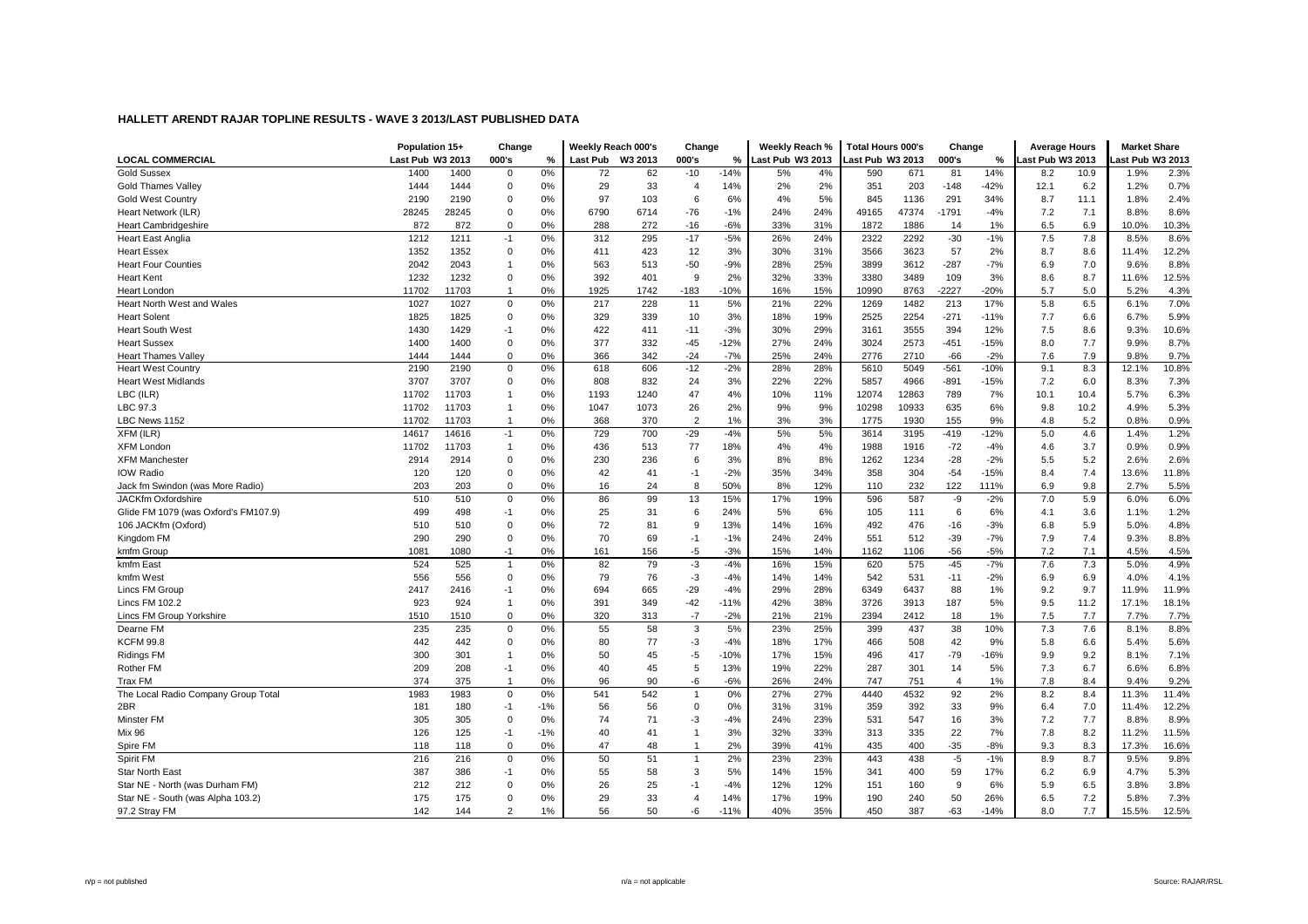|                                                             | Population 15+   |       | Change         |       | Weekly Reach 000's |                  | Change         |        | Weekly Reach %   |     | Total Hours 000's |       | Change         |        | <b>Average Hours</b> |      | <b>Market Share</b> |       |
|-------------------------------------------------------------|------------------|-------|----------------|-------|--------------------|------------------|----------------|--------|------------------|-----|-------------------|-------|----------------|--------|----------------------|------|---------------------|-------|
| <b>LOCAL COMMERCIAL</b>                                     | Last Pub W3 2013 |       | 000's          | %     |                    | Last Pub W3 2013 | 000's          | %      | Last Pub W3 2013 |     | Last Pub W3 2013  |       | 000's          | %      | ast Pub W3 2013      |      | ast Pub W3 2013     |       |
| Sun FM                                                      | 271              | 271   | $\mathbf 0$    | 0%    | 72                 | 73               | $\mathbf{1}$   | 1%     | 27%              | 27% | 625               | 670   | 45             | 7%     | 8.7                  | 9.2  | 13.2%               | 13.8% |
| Wessex FM                                                   | 123              | 123   | $\mathbf 0$    | 0%    | 44                 | 44               | $\mathbf 0$    | 0%     | 36%              | 36% | 528               | 504   | $-24$          | $-5%$  | 11.9                 | 11.4 | 19.6%               | 18.2% |
| Yorkshire Coast Radio                                       | 114              | 114   | $\mathbf 0$    | 0%    | 47                 | 51               | 4              | 9%     | 42%              | 44% | 414               | 460   | 46             | 11%    | 8.8                  | 9.1  | 15.8%               | 18.3% |
| Radio Mansfield 103.2                                       | 159              | 158   | $-1$           | $-1%$ | 44                 | 45               | $\mathbf{1}$   | 2%     | 28%              | 28% | 369               | 355   | $-14$          | $-4%$  | 8.4                  | 7.9  | 10.7%               | 10.4% |
| Manx Radio                                                  | 72               | 71    | $-1$           | $-1%$ | 40                 | 41               | $\overline{1}$ | 3%     | 56%              | 57% | 403               | 405   | $\overline{2}$ | 0%     | 10.0                 | 10.0 | 25.1%               | 25.5% |
| Original 106 (Aberdeen)                                     | 330              | 329   | $-1$           | 0%    | 53                 | 60               | $\overline{7}$ | 13%    | 16%              | 18% | 387               | 461   | 74             | 19%    | 7.2                  | 7.7  | 5.7%                | 7.0%  |
| <b>Total Orion Midlands</b>                                 | 6394             | 6394  | $\mathbf 0$    | 0%    | 1211               | 1244             | 33             | 3%     | 19%              | 19% | 9581              | 10290 | 709            | 7%     | 7.9                  | 8.3  | 7.8%                | 8.3%  |
| Orion Midlands FM                                           | 6394             | 6394  | $\Omega$       | 0%    | 1123               | 1138             | 15             | 1%     | 18%              | 18% | 8497              | 9389  | 892            | 10%    | 7.6                  | 8.2  | 6.9%                | 7.6%  |
| Gem 106                                                     | 2383             | 2384  |                | 0%    | 448                | 479              | 31             | 7%     | 19%              | 20% | 3477              | 4144  | 667            | 19%    | 7.8                  | 8.7  | 7.4%                | 8.5%  |
| Free Radio (West Midlands)                                  | 4100             | 4100  | $\mathbf 0$    | 0%    | 763                | 765              | $\overline{2}$ | 0%     | 19%              | 19% | 6104              | 6146  | 42             | 1%     | 8.0                  | 8.0  | 7.8%                | 8.1%  |
| Free Radio FM (West Midlands)                               | 4100             | 4100  | 0              | 0%    | 675                | 660              | $-15$          | $-2%$  | 16%              | 16% | 5020              | 5246  | 226            | 5%     | 7.4                  | 8.0  | 6.4%                | 6.9%  |
| Free Radio 80s (West Midlands)                              | 3629             | 3629  | $\mathbf 0$    | 0%    | 118                | 145              | 27             | 23%    | 3%               | 4%  | 1083              | 900   | $-183$         | $-17%$ | 9.2                  | 6.2  | 1.6%                | 1.3%  |
| Free Radio (Birmingham & Black Country)                     | 2574             | 2574  | 0              | 0%    | 466                | 425              | $-41$          | $-9%$  | 18%              | 17% | 3589              | 2938  | $-651$         | $-18%$ | 7.7                  | 6.9  | 7.3%                | 6.3%  |
| Free Radio FM (Birmingham & Black Country) (was BRMB and B  | 2574             | 2574  | $\Omega$       | 0%    | 410                | 355              | $-55$          | $-13%$ | 16%              | 14% | 2881              | 2401  | $-480$         | $-17%$ | 7.0                  | 6.8  | 5.9%                | 5.2%  |
| Free Radio 80s (Birmingham & Black Country)                 | 2574             | 2574  | 0              | 0%    | 70                 | 86               | 16             | 23%    | 3%               | 3%  | 707               | 537   | $-170$         | $-24%$ | 10.1                 | 6.2  | 1.4%                | 1.2%  |
| Free Radio (Coventry & Warwickshire)                        | 681              | 681   | $\mathbf 0$    | 0%    | 106                | 120              | 14             | 13%    | 15%              | 18% | 831               | 994   | 163            | 20%    | 7.9                  | 8.3  | 7.1%                | 8.1%  |
| Free Radio FM (Coventry & Warwickshire) (was Mercia)        | 681              | 681   | 0              | 0%    | 91                 | 107              | 16             | 18%    | 13%              | 16% | 611               | 816   | 205            | 34%    | 6.7                  | 7.7  | 5.2%                | 6.6%  |
| Free Radio 80s (Coventry & Warwickshire)                    | 681              | 681   | $\Omega$       | 0%    | 22                 | 26               | 4              | 18%    | 3%               | 4%  | 221               | 179   | $-42$          | $-19%$ | 9.9                  | 7.0  | 1.9%                | 1.5%  |
| Free Radio FM (Herefordshire & Worcestershire) (was Wyvern) | 470              | 470   | $\mathbf 0$    | 0%    | 85                 | 93               | 8              | 9%     | 18%              | 20% | 753               | 849   | 96             | 13%    | 8.8                  | 9.1  | 8.2%                | 9.3%  |
| Free Radio (Shropshire)                                     | 374              | 374   | $\mathbf 0$    | 0%    | 100                | 104              | 4              | 4%     | 27%              | 28% | 790               | 884   | 94             | 12%    | 7.9                  | 8.5  | 10.3%               | 11.2% |
| Free Radio FM (Shropshire) (was Beacon)                     | 374              | 374   | $\mathbf 0$    | 0%    | 86                 | 88               | $\overline{c}$ | 2%     | 23%              | 24% | 692               | 764   | 72             | 10%    | 8.1                  | 8.7  | 9.0%                | 9.7%  |
| Free Radio 80s (Shropshire)                                 | 374              | 374   | $\mathbf 0$    | 0%    | 19                 | 23               | 4              | 21%    | 5%               | 6%  | 99                | 120   | 21             | 21%    | 5.1                  | 5.2  | 1.3%                | 1.5%  |
| Palm FM                                                     | 222              | 222   | $\Omega$       | 0%    | 37                 | 40               | 3              | 8%     | 17%              | 18% | 314               | 313   | $-1$           | 0%     | 8.5                  | 7.8  | 5.7%                | 5.8%  |
| Radio Plymouth                                              | 260              | 260   | $\mathbf 0$    | 0%    | 38                 | 35               | $-3$           | $-8%$  | 15%              | 14% | 219               | 223   | $\overline{4}$ | 2%     | 5.8                  | 6.3  | 3.9%                | 4.0%  |
| Premier Christian Radio                                     | 11702            | 11703 | $\overline{1}$ | 0%    | 156                | 147              | -9             | $-6%$  | 1%               | 1%  | 1522              | 1373  | $-149$         | $-10%$ | 9.8                  | 9.3  | 0.7%                | 0.7%  |
| Q Radio Network                                             | 580              | 581   | $\overline{1}$ | 0%    | 107                | 110              | 3              | 3%     | 18%              | 19% | 748               | 910   | 162            | 22%    | 7.0                  | 8.3  | 6.9%                | 8.4%  |
| Q100.5 (Was Five FM)                                        | 84               | 83    | $-1$           | $-1%$ | 15                 | 15               | $\Omega$       | 0%     | 18%              | 18% | 114               | 132   | 18             | 16%    | 7.6                  | 9.0  | 7.8%                | 9.4%  |
| Q102.9FM/Q97.2FM/Q101.2FM                                   | 298              | 298   | $\Omega$       | 0%    | 75                 | 76               | $\overline{1}$ | 1%     | 25%              | 25% | 566               | 637   | 71             | 13%    | 7.5                  | 8.4  | 10.2%               | 11.2% |
| Q106 (was Six FM)                                           | 95               | 96    | -1             | 1%    | 8                  | 9                | $\overline{1}$ | 13%    | 8%               | 10% | 35                | 63    | 28             | 80%    | 4.5                  | 6.8  | 1.9%                | 3.4%  |
| Q107 (was Seven FM)                                         | 151              | 151   | $\mathbf 0$    | 0%    | 9                  | 11               | $\overline{2}$ | 22%    | 6%               | 7%  | 33                | 79    | 46             | 139%   | 3.6                  | 7.1  | 1.1%                | 2.8%  |
| <b>Total Quidem</b>                                         | 1329             | 1329  | $\mathbf 0$    | 0%    | 170                | 185              | 15             | 9%     | 13%              | 14% | 1270              | 1424  | 154            | 12%    | 7.5                  | 7.7  | 5.1%                | 5.6%  |
| Oak FM                                                      | 320              | 320   | $\mathbf 0$    | 0%    | 28                 | 27               | $-1$           | $-4%$  | 9%               | 8%  | 165               | 182   | 17             | 10%    | 5.9                  | 6.7  | 2.7%                | 2.8%  |
| <b>Total Touch Radio Network</b>                            | 1009             | 1009  | $\Omega$       | 0%    | 142                | 158              | 16             | 11%    | 14%              | 16% | 1105              | 1242  | 137            | 12%    | 7.8                  | 7.8  | 5.9%                | 6.6%  |
| 107.6 Banbury Sound                                         | 84               | 84    | $\mathbf 0$    | 0%    | 16                 | 17               | $\overline{1}$ | 6%     | 19%              | 20% | 107               | 124   | 17             | 16%    | 6.8                  | 7.3  | 6.3%                | 7.0%  |
| Rugby FM                                                    | 77               | 78    | $\overline{1}$ | 1%    | 25                 | 25               | $\mathbf 0$    | 0%     | 33%              | 32% | 236               | 230   | -6             | $-3%$  | 9.4                  | 9.2  | 14.9%               | 14.5% |
| <b>Touch FM Staffs</b>                                      | 256              | 256   | $\mathbf 0$    | 0%    | 33                 | 36               | 3              | 9%     | 13%              | 14% | 253               | 288   | 35             | 14%    | 7.6                  | 8.0  | 4.6%                | 5.2%  |
| 96.2FM Touchradio - Coventry                                | 297              | 297   | $\mathbf 0$    | 0%    | 21                 | 27               | 6              | 29%    | 7%               | 9%  | 100               | 148   | 48             | 48%    | 4.8                  | 5.4  | 2.3%                | 3.2%  |
| 102FM Touchradio - Warks, Worcs, Cotswolds                  | 294              | 294   | $\mathbf 0$    | 0%    | 47                 | 53               | 6              | 13%    | 16%              | 18% | 409               | 453   | 44             | 11%    | 8.6                  | 8.6  | 7.4%                | 8.3%  |
| Reading 107 FM                                              | 235              | 235   | 0              | 0%    | 18                 | 17               | $-1$           | $-6%$  | 8%               | 7%  | 97                | 88    | -9             | $-9%$  | 5.4                  | 5.2  | 2.4%                | 2.3%  |
| Total Real and Smooth Ltd.                                  | 53205            | 53205 | $\mathbf 0$    | 0%    | 5737               | 5987             | 250            | 4%     | 11%              | 11% | 46154             | 47317 | 1163           | 3%     | 8.0                  | 7.9  | 4.5%                | 4.6%  |
| Real and Smooth Ltd. North West Total                       | 5408             | 5408  | $\mathbf 0$    | 0%    | 1210               | 1236             | 26             | 2%     | 22%              | 23% | 10107             | 10163 | 56             | 1%     | 8.4                  | 8.2  | 10.3%               | 10.5% |
| Real and Smooth Ltd. North West Regional                    | 5369             | 5371  | $\overline{2}$ | 0%    | 1127               | 1174             | 47             | 4%     | 21%              | 22% | 8980              | 9391  | 411            | 5%     | 8.0                  | 8.0  | 9.2%                | 9.8%  |
| Real and Smooth Ltd. North East                             | 2254             | 2254  | $\mathbf 0$    | 0%    | 562                | 609              | 47             | 8%     | 25%              | 27% | 4580              | 5197  | 617            | 13%    | 8.1                  | 8.5  | 11.4%               | 11.9% |
| Real and Smooth Ltd. Scotland                               | 2950             | 2950  | $\Omega$       | 0%    | 699                | 761              | 62             | 9%     | 24%              | 26% | 6407              | 7314  | 907            | 14%    | 9.2                  | 9.6  | 12.6%               | 14.6% |
| <b>Total Real Radio UK</b>                                  | 53205            | 53205 | $\mathbf 0$    | 0%    | 2454               | 2588             | 134            | 5%     | 5%               | 5%  | 18761             | 18960 | 199            | 1%     | 7.6                  | 7.3  | 1.8%                | 1.8%  |
| <b>Total Real Radio ILR Network</b>                         | 15753            | 15753 | 0              | 0%    | 2239               | 2343             | 104            | 5%     | 14%              | 15% | 17750             | 17908 | 158            | 1%     | 7.9                  | 7.6  | 6.1%                | 6.1%  |
| Real Radio Brand UK                                         | 53205            | 53205 | $\mathbf 0$    | 0%    | 2317               | 2466             | 149            | 6%     | 4%               | 5%  | 17429             | 17903 | 474            | 3%     | 7.5                  | 7.3  | 1.7%                | 1.7%  |
| Real Radio Brand ILR Network                                | 15714            | 15716 | $\overline{2}$ | 0%    | 2103               | 2220             | 117            | 6%     | 13%              | 14% | 16418             | 16852 | 434            | 3%     | 7.8                  | 7.6  | 5.6%                | 5.7%  |
| Real Radio North East - (was Century Radio)                 | 2254             | 2254  | $\Omega$       | 0%    | 238                | 259              | 21             | 9%     | 11%              | 11% | 1686              | 1782  | 96             | 6%     | 7.1                  | 6.9  | 4.2%                | 4.1%  |
| <b>Total Real Radio North West</b>                          | 5408             | 5408  | $\Omega$       | 0%    | 576                | 574              | $-2$           | 0%     | 11%              | 11% | 4712              | 4023  | $-689$         | $-15%$ | 8.2                  | 7.0  | 4.8%                | 4.2%  |
|                                                             |                  |       |                |       |                    |                  |                |        |                  |     |                   |       |                |        |                      |      |                     |       |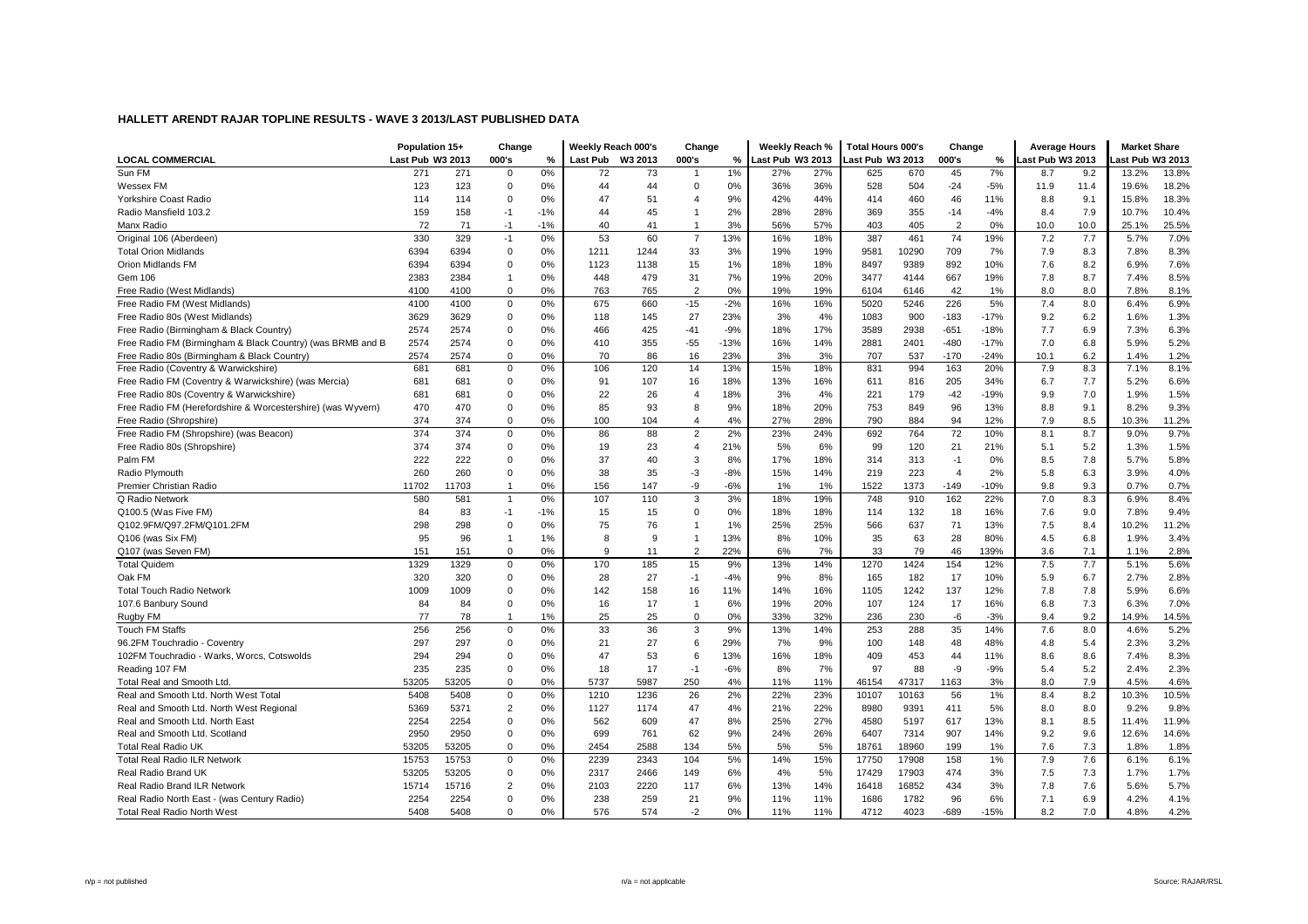|                                                      | Population 15+   |       | Change         |        | Weekly Reach 000's |         | Change         |        | Weekly Reach %   |     | <b>Total Hours 000's</b> |       | Change  |        | <b>Average Hours</b> |      | <b>Market Share</b> |       |
|------------------------------------------------------|------------------|-------|----------------|--------|--------------------|---------|----------------|--------|------------------|-----|--------------------------|-------|---------|--------|----------------------|------|---------------------|-------|
| <b>LOCAL COMMERCIAL</b>                              | Last Pub W3 2013 |       | 000's          | %      | Last Pub           | W3 2013 | 000's          | %      | Last Pub W3 2013 |     | ast Pub W3 2013          |       | 000's   | %      | ast Pub W3 2013      |      | ast Pub W3 2013     |       |
| Real Radio North West - (was Century Radio)          | 5369             | 5371  | $\overline{2}$ | 0%     | 476                | 492     | 16             | 3%     | 9%               | 9%  | 3584                     | 3252  | $-332$  | $-9%$  | 7.5                  | 6.6  | 3.7%                | 3.4%  |
| 106.1 Real XS Manchester (was 106.1 Rock Radio)      | 2914             | 2914  | $\mathbf 0$    | 0%     | 134                | 109     | $-25$          | $-19%$ | 5%               | 4%  | 1127                     | 771   | $-356$  | $-32%$ | 8.4                  | 7.1  | 2.3%                | 1.6%  |
| <b>Total Real Radio Scotland</b>                     | 2765             | 2764  | $-1$           | 0%     | 526                | 613     | 87             | 17%    | 19%              | 22% | 4306                     | 5440  | 1134    | 26%    | 8.2                  | 8.9  | 9.0%                | 11.4% |
| Real Radio Scotland                                  | 2765             | 2764  | $-1$           | 0%     | 488                | 573     | 85             | 17%    | 18%              | 21% | 4102                     | 5155  | 1053    | 26%    | 8.4                  | 9.0  | 8.6%                | 10.8% |
| 96.3 Real XS Glasgow (was 96.3 Rock Radio)           | 831              | 831   | $\mathbf 0$    | 0%     | 56                 | 57      | $\overline{1}$ | 2%     | 7%               | 7%  | 204                      | 285   | 81      | 40%    | 3.6                  | 5.0  | 1.5%                | 2.0%  |
| Real Radio Wales                                     | 2581             | 2581  | $\mathbf 0$    | 0%     | 530                | 533     | 3              | 1%     | 21%              | 21% | 3906                     | 3680  | $-226$  | $-6%$  | 7.4                  | 6.9  | 7.4%                | 6.9%  |
| Real Radio Wales (North)                             | 697              | 697   | $\mathbf 0$    | 0%     | 67                 | 72      | 5              | 7%     | 10%              | 10% | 342                      | 414   | 72      | 21%    | 5.1                  | 5.7  | 2.5%                | 3.2%  |
| Real Radio Wales (South)                             | 1884             | 1884  | $\mathbf 0$    | 0%     | 463                | 461     | $-2$           | 0%     | 25%              | 24% | 3564                     | 3266  | $-298$  | $-8%$  | 7.7                  | 7.1  | 9.1%                | 8.1%  |
| Real Radio Yorkshire                                 | 2878             | 2878  | $\mathbf 0$    | 0%     | 385                | 378     | $-7$           | $-2%$  | 13%              | 13% | 3159                     | 3044  | $-115$  | $-4%$  | 8.2                  | 8.1  | 5.6%                | 5.5%  |
| <b>Total Smooth Radio UK</b>                         | 53205            | 53205 | $\mathbf 0$    | 0%     | 3691               | 3820    | 129            | 3%     | 7%               | 7%  | 27393                    | 28357 | 964     | 4%     | 7.4                  | 7.4  | 2.6%                | 2.8%  |
| Smooth Radio Brand UK                                | 53205            | 53205 | 0              | 0%     | 3153               | 3260    | 107            | 3%     | 6%               | 6%  | 22757                    | 23507 | 750     | 3%     | 7.2                  | 7.2  | 2.2%                | 2.3%  |
| Smooth Radio Brand ILR Network                       | 27120            | 27120 | $\mathbf 0$    | 0%     | 2535               | 2602    | 67             | 3%     | 9%               | 10% | 19370                    | 19715 | 345     | 2%     | 7.6                  | 7.6  | 3.9%                | 4.0%  |
| Smooth Radio Midlands                                | 5878             | 5878  | $\mathbf 0$    | 0%     | 676                | 699     | 23             | 3%     | 12%              | 12% | 6623                     | 6183  | $-440$  | $-7%$  | 9.8                  | 8.8  | 5.9%                | 5.5%  |
| Smooth Radio East Midlands                           | 2212             | 2211  | $-1$           | 0%     | 283                | 310     | 27             | 10%    | 13%              | 14% | 2192                     | 2748  | 556     | 25%    | 7.8                  | 8.9  | 5.2%                | 6.1%  |
| Smooth Radio West Midlands                           | 3707             | 3707  | $\mathbf 0$    | 0%     | 395                | 389     | $-6$           | $-2%$  | 11%              | 11% | 4439                     | 3438  | $-1001$ | $-23%$ | 11.2                 | 8.8  | 6.3%                | 5.0%  |
| Smooth Radio Glasgow                                 | 1916             | 1915  | $-1$           | 0%     | 268                | 236     | $-32$          | $-12%$ | 14%              | 12% | 2101                     | 1874  | $-227$  | $-11%$ | 7.8                  | 7.9  | 6.5%                | 5.9%  |
| Smooth Radio London                                  | 11702            | 11703 | $\overline{1}$ | 0%     | 412                | 442     | 30             | 7%     | 4%               | 4%  | 2281                     | 1786  | $-495$  | $-22%$ | 5.5                  | 4.0  | 1.1%                | 0.9%  |
| Smooth Radio North East                              | 2254             | 2254  | 0              | 0%     | 383                | 425     | 42             | 11%    | 17%              | 19% | 2894                     | 3414  | 520     | 18%    | 7.6                  | 8.0  | 7.2%                | 7.8%  |
| Smooth Radio North West                              | 5369             | 5371  | $\overline{2}$ | 0%     | 780                | 814     | 34             | 4%     | 15%              | 15% | 5396                     | 6140  | 744     | 14%    | 6.9                  | 7.5  | 5.5%                | 6.4%  |
| 96.2 The Revolution                                  | 520              | 521   | -1             | 0%     | 34                 | 31      | $-3$           | $-9%$  | 7%               | 6%  | 359                      | 156   | $-203$  | $-57%$ | 10.4                 | 5.1  | 4.1%                | 1.7%  |
| Southend & Chelmsford Radio                          | 493              | 493   | $\mathbf 0$    | 0%     | 51                 | 53      | $\sqrt{2}$     | 4%     | 10%              | 11% | 418                      | 444   | 26      | 6%     | 8.3                  | 8.4  | 3.5%                | 3.7%  |
| 107.5 Sovereign Radio                                | 154              | 154   | $\mathbf 0$    | 0%     | 21                 | 21      | $\mathbf 0$    | 0%     | 14%              | 14% | 115                      | 94    | $-21$   | -18%   | 5.4                  | 4.4  | 3.2%                | 2.7%  |
| Sunrise Group National                               | 53205            | 53205 | $\mathbf 0$    | 0%     | 582                | 565     | $-17$          | $-3%$  | 1%               | 1%  | 4209                     | 4380  | 171     | 4%     | 7.2                  | 7.8  | 0.4%                | 0.4%  |
| Sunrise Group London                                 | 11703            | 11702 | $-1$           | 0%     | 432                | 422     | $-10$          | $-2%$  | 4%               | 4%  | 3456                     | 3659  | 203     | 6%     | 8.0                  | 8.7  | 1.6%                | 1.7%  |
| Buzz Asia 963 & 972AM                                | 11703            | 11702 | $-1$           | 0%     | 62                 | 77      | 15             | 24%    | 1%               | 1%  | 278                      | 606   | 328     | 118%   | 4.5                  | 7.9  | 0.1%                | 0.3%  |
| Kismat Radio 1035 (Greater London)                   | 11702            | 11703 | $\overline{1}$ | 0%     | 100                | 84      | $-16$          | $-16%$ | 1%               | 1%  | 735                      | 384   | $-351$  | $-48%$ | 7.3                  | 4.5  | 0.3%                | 0.2%  |
| Sunrise Radio (Greater London)                       | 11702            | 11703 | $\overline{1}$ | 0%     | 295                | 415     | 120            | 41%    | 3%               | 4%  | 2004                     | 2799  | 795     | 40%    | 6.8                  | 6.7  | 0.9%                | 1.4%  |
| Sunrise Radio National                               | 53205            | 53205 | $\mathbf 0$    | 0%     | 425                | 556     | 131            | 31%    | 1%               | 1%  | 2713                     | 3472  | 759     | 28%    | 6.4                  | 6.2  | 0.3%                | 0.3%  |
| Time FM 106.6                                        | 303              | 303   | $\mathbf 0$    | 0%     | 22                 | 20      | $-2$           | $-9%$  | 7%               | 7%  | 116                      | 113   | $-3$    | $-3%$  | 5.3                  | 5.6  | 2.1%                | 2.2%  |
| <b>Tindle Radio Group</b>                            | 139              | 139   | $\mathbf 0$    | 0%     | 83                 | 86      | 3              | 4%     | 60%              | 62% | 999                      | 1004  | 5       | 1%     | 12.0                 | 11.7 | 36.1%               | 35.6% |
| Channel 103 FM                                       | 85               | 84    | $-1$           | $-1%$  | 51                 | 53      | $\overline{2}$ | 4%     | 60%              | 63% | 600                      | 594   | -6      | $-1%$  | 11.8                 | 11.3 | 35.2%               | 34.3% |
| Island FM 104.7                                      | 55               | 54    | $-1$           | $-2%$  | 32                 | 33      | $\overline{1}$ | 3%     | 59%              | 61% | 399                      | 410   | 11      | 3%     | 12.4                 | 12.4 | 37.5%               | 37.7% |
| Town and Country Broadcasting (South and West Wales) | 1726             | 1725  | $-1$           | 0%     | 291                | 311     | 20             | 7%     | 17%              | 18% | 2187                     | 2315  | 128     | 6%     | 7.5                  | 7.5  | 6.2%                | 6.5%  |
| 106.3 Bridge FM                                      | 128              | 128   | $\mathbf 0$    | 0%     | 35                 | 40      | 5              | 14%    | 27%              | 31% | 283                      | 278   | $-5$    | $-2%$  | 8.1                  | 7.0  | 11.6%               | 11.5% |
| Radio Carmarthenshire and Scarlet FM                 | 130              | 131   | $\overline{1}$ | 1%     | 45                 | 45      | $\Omega$       | 0%     | 34%              | 35% | 346                      | 391   | 45      | 13%    | 7.8                  | 8.6  | 11.0%               | 12.4% |
| Radio Ceredigion                                     | 79               | 80    | $\overline{1}$ | 1%     | 21                 | 22      | $\mathbf{1}$   | 5%     | 26%              | 28% | 106                      | 123   | 17      | 16%    | 5.1                  | 5.5  | 6.1%                | 7.1%  |
| Nation Hits! (was Nation 80s)                        | 472              | 472   | $\mathbf 0$    | 0%     | 50                 | 47      | $-3$           | $-6%$  | 11%              | 10% | 228                      | 251   | 23      | 10%    | 4.6                  | 5.3  | 2.2%                | 2.4%  |
| <b>Nation Radio</b>                                  | 1506             | 1507  |                | 0%     | 115                | 133     | 18             | 16%    | 8%               | 9%  | 612                      | 791   | 179     | 29%    | 5.3                  | 5.9  | 2.1%                | 2.5%  |
| 102.5 Radio Pembrokeshire                            | 100              | 101   | $\overline{1}$ | 1%     | 43                 | 46      | 3              | 7%     | 43%              | 45% | 515                      | 505   | $-10$   | $-2%$  | 12.1                 | 11.0 | 18.5%               | 20.0% |
| <b>Total UKRD</b>                                    | 1874             | 1600  | $-274$         | $-15%$ | 441                | 422     | $-19$          | $-4%$  | 24%              | 26% | 3339                     | 3516  | 177     | 5%     | 7.6                  | 8.3  | 8.5%                | 10.2% |
| The Bee                                              | 423              | 423   | $\mathbf 0$    | 0%     | 39                 | 34      | $-5$           | $-13%$ | 9%               | 8%  | 262                      | 219   | $-43$   | $-16%$ | 6.7                  | 6.5  | 4.1%                | 3.3%  |
| <b>Total Eagle</b>                                   | 540              | 540   | $\mathbf 0$    | 0%     | 164                | 157     | $-7$           | $-4%$  | 30%              | 29% | 930                      | 969   | 39      | 4%     | 5.7                  | 6.2  | 8.6%                | 9.4%  |
| Eagle Extra                                          | 540              | 540   | $\mathbf 0$    | 0%     | 14                 | 9       | $-5$           | $-36%$ | 3%               | 2%  | 61                       | 15    | $-46$   | $-75%$ | 4.4                  | 1.7  | 0.6%                | 0.1%  |
| 96.4 Eagle Radio                                     | 540              | 540   | $\mathbf 0$    | 0%     | 155                | 152     | $-3$           | $-2%$  | 29%              | 28% | 868                      | 954   | 86      | 10%    | 5.6                  | 6.3  | 8.0%                | 9.3%  |
| <b>KL.FM 96.7</b>                                    | 153              | 153   | $\mathbf 0$    | 0%     | 54                 | 51      | $-3$           | $-6%$  | 35%              | 33% | 476                      | 463   | $-13$   | $-3%$  | 8.9                  | 9.1  | 14.0%               | 13.1% |
| Pirate FM                                            | 483              | 483   | $\mathbf 0$    | 0%     | 154                | 162     | 8              | 5%     | 32%              | 34% | 1510                     | 1550  | 40      | 3%     | 9.8                  | 9.6  | 12.1%               | 12.2% |
| UTV Radio (inc. talkSPORT)                           | 53205            | 53205 | $\mathbf 0$    | 0%     | 4424               | 4501    | 77             | 2%     | 8%               | 8%  | 31686                    | 32721 | 1035    | 3%     | 7.2                  | 7.3  | 3.1%                | 3.2%  |
| UTV Radio (excl. talkSPORT)                          | 6874             | 6874  | $\mathbf 0$    | 0%     | 1477               | 1476    | $-1$           | 0%     | 21%              | 21% | 12363                    | 12446 | 83      | 1%     | 8.4                  | 8.4  | 9.3%                | 9.4%  |
| 107.6 Juice FM                                       | 1062             | 1062  | $\Omega$       | 0%     | 183                | 201     | 18             | 10%    | 17%              | 19% | 1620                     | 1231  | $-389$  | $-24%$ | 8.9                  | 6.1  | 7.1%                | 5.4%  |
| Peak 107 FM                                          | 419              | 420   |                | 0%     | 93                 | 97      | 4              | 4%     | 22%              | 23% | 720                      | 803   | 83      | 12%    | 7.7                  | 8.3  | 8.4%                | 8.8%  |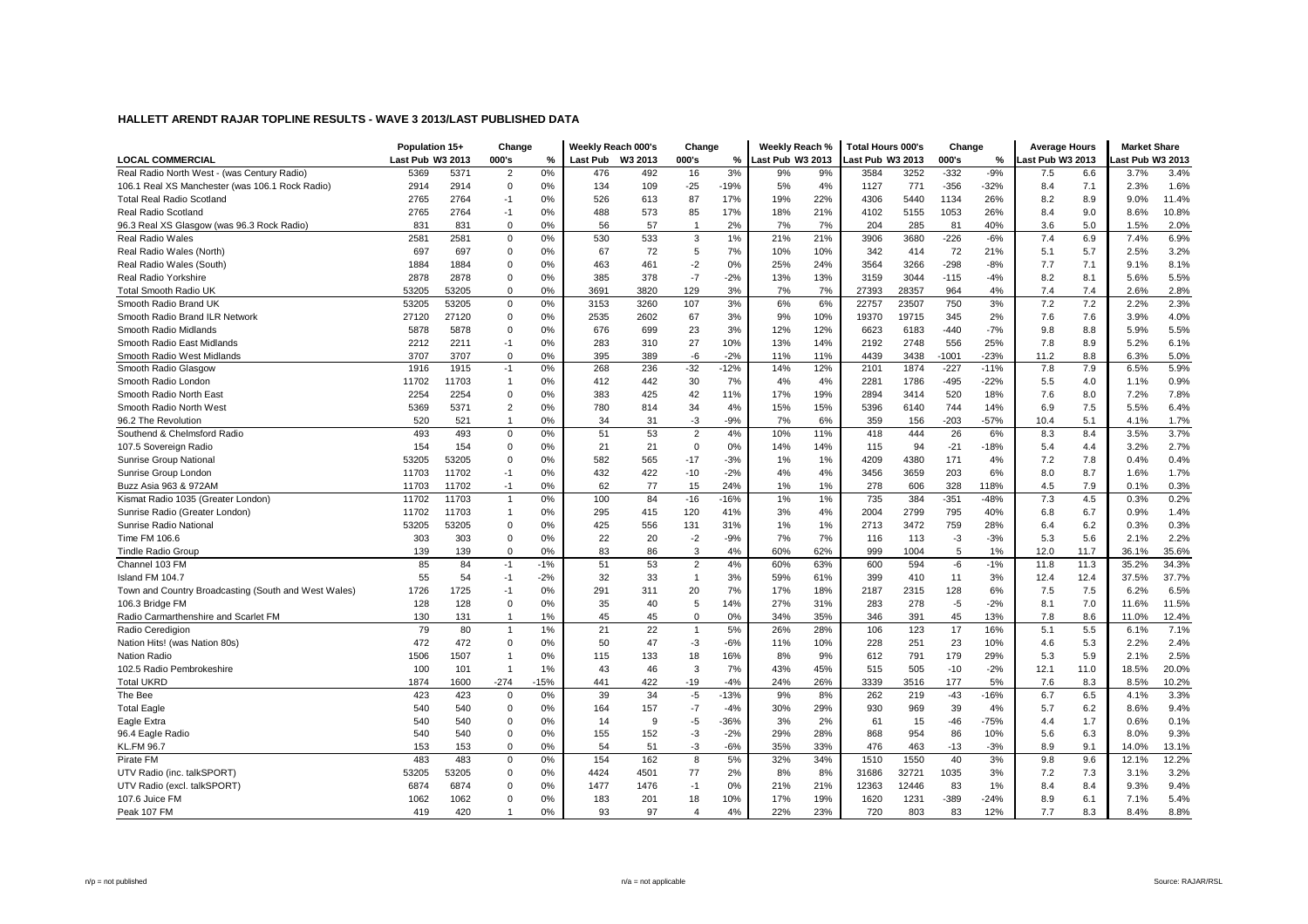|                                      | Population 15+   |      | Change |       | Weekly Reach 000's |         | Change |        | Weekly Reach %     |     | <b>Total Hours 000's</b> |      | Change |        | Average Hours    |      | <b>Market Share</b> |       |
|--------------------------------------|------------------|------|--------|-------|--------------------|---------|--------|--------|--------------------|-----|--------------------------|------|--------|--------|------------------|------|---------------------|-------|
| <b>LOCAL COMMERCIAL</b>              | Last Pub W3 2013 |      | 000's  | %     | Last Pub           | W3 2013 | 000's  |        | % Last Pub W3 2013 |     | Last Pub W3 2013         |      | 000's  | %      | Last Pub W3 2013 |      | Last Pub W3 2013    |       |
| The Pulse/Pulse 2                    | 881              | 880  | -1     | 0%    | 164                | 156     | -8     | $-5%$  | 19%                | 18% | 1034                     | 1037 | 3      | 0%     | 6.3              | 6.6  | 6.6%                | 7.0%  |
| The Pulse                            | 881              | 880  | -1     | 0%    | 142                | 129     | $-13$  | $-9%$  | 16%                | 15% | 858                      | 816  | $-42$  | $-5%$  | 6.1              | 6.3  | 5.5%                | 5.5%  |
| Pulse 2                              | 881              | 880  | -1     | 0%    | 45                 | 51      | 6      | 13%    | 5%                 | 6%  | 176                      | 221  | 45     | 26%    | 3.9              | 4.4  | 1.1%                | 1.5%  |
| Signal 107 (was 107.7 The Wolf)      | 102 <sup>7</sup> | 1022 |        | 0%    | 54                 | 46      | -8     | $-15%$ | 5%                 | 5%  | 380                      | 304  | $-76$  | $-20%$ | 7.0              | 6.6  | 1.8%                | 1.5%  |
| Signal One & Signal Two              | 795              | 795  |        | 0%    | 319                | 321     |        | 1%     | 40%                | 40% | 3062                     | 3171 | 109    | 4%     | 9.6              | 9.9  | 20.0%               | 19.8% |
| Signal One                           | 795              | 795  |        | 0%    | 293                | 289     | $-4$   | $-1%$  | 37%                | 36% | 2457                     | 2401 | $-56$  | $-2%$  | 8.4              | 8.3  | 16.1%               | 15.0% |
| Signal Two                           | 795              | 795  |        | 0%    | 65                 | 76      | 11     | 17%    | 8%                 | 10% | 605                      | 769  | 164    | 27%    | 9.3              | 10.1 | 4.0%                | 4.8%  |
| Total Swansea Sound/96.4 FM The Wave | 472              | 472  |        | 0%    | 176                | 178     |        | 1%     | 37%                | 38% | 1720                     | 1879 | 159    | 9%     | 9.8              | 10.5 | 16.7%               | 17.7% |
| 96.4 FM The Wave                     | 472              | 472  |        | 0%    | 140                | 145     |        | 4%     | 30%                | 31% | 1150                     | 1344 | 194    | 17%    | 8.2              | 9.3  | 11.1%               | 12.7% |
| Swansea Sound - 1170 MW              | 472              | 472  |        | $0\%$ | 57                 | 55      | $-2$   | $-4%$  | 12%                | 12% | 570                      | 535  | $-35$  | -6%    | 10.0             | 9.7  | 5.5%                | 5.0%  |
| U <sub>105</sub>                     | 888              | 888  |        | 0%    | 196                | 195     | $-1$   | $-1%$  | 22%                | 22% | 1776                     | 1832 | 56     | 3%     | 9.1              | 9.4  | 11.4%               | 11.8% |
| Radio Wave 96.5 FM                   | 235              | 235  |        | 0%    | 76                 | 77      |        | 1%     | 32%                | 33% | 785                      | 828  | 43     | 5%     | 10.3             | 10.7 | 16.5%               | 17.3% |
| 102.4 Wish/107.2 Wire/107.4 Tower FM | 1156             | 1156 |        | 0%    | 176                | 178     |        | 1%     | 15%                | 15% | 849                      | 931  | 82     | 10%    | 4.8              | 5.2  | 4.2%                | 4.8%  |
| 107.4 Tower FM                       | 451              | 451  |        | 0%    | 48                 | 46      | $-2$   | $-4%$  | 11%                | 10% | 273                      | 251  | $-22$  | -8%    | 5.7              | 5.4  | 3.7%                | 3.5%  |
| 107.2 Wire FM                        | 288              | 288  |        | 0%    | 54                 | 60      | 6      | 11%    | 19%                | 21% | 235                      | 261  | 26     | 11%    | 4.3              | 4.4  | 4.6%                | 5.1%  |
| 102.4 Wish FM                        | 476              | 476  |        | 0%    | 74                 | 72      | $-2$   | $-3%$  | 15%                | 15% | 341                      | 418  | 77     | 23%    | 4.6              | 5.8  | 3.9%                | 5.1%  |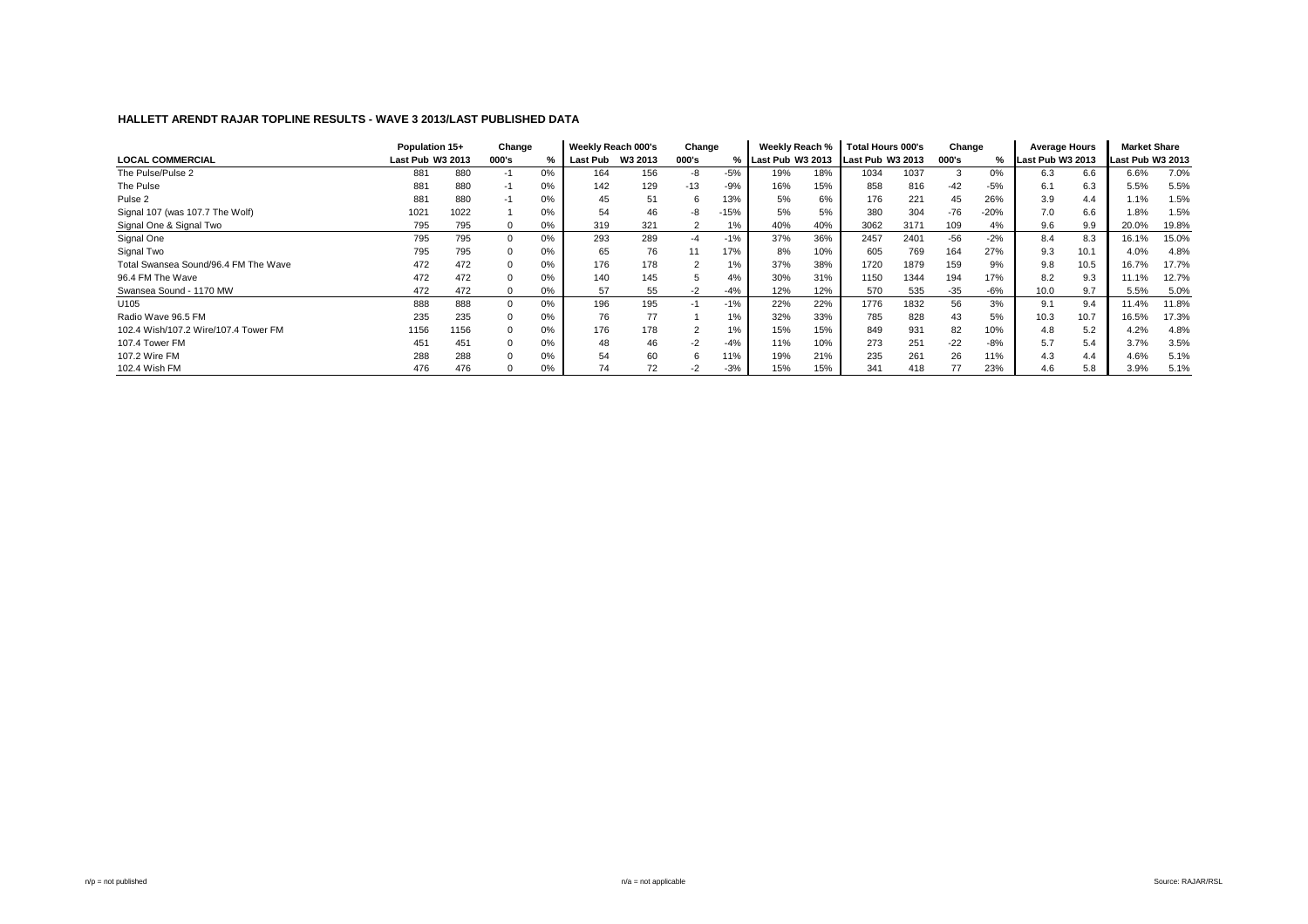|                                      | Population 15+   |       | Change         |               |                 | Weekly Reach 000's | Change         |        | Weekly Reach %   |     | <b>Total Hours 000's</b> |       | Change  |        | <b>Average Hours</b> |      | <b>Market Share</b> |       |
|--------------------------------------|------------------|-------|----------------|---------------|-----------------|--------------------|----------------|--------|------------------|-----|--------------------------|-------|---------|--------|----------------------|------|---------------------|-------|
| <b>LOCAL COMMERCIAL</b>              | Last Pub W3 2013 |       | 000's          | $\frac{0}{2}$ | <b>Last Pub</b> | W3 2013            | 000's          | %      | Last Pub W3 2013 |     | Last Pub W3 2013         |       | 000's   | %      | ast Pub W3 2013      |      | Last Pub W3 2013    |       |
| <b>BBC Local Radio in England</b>    | 43021            | 43022 | $\overline{1}$ | 0%            | 7191            | 7078               | $-113$         | $-2%$  | 17%              | 16% | 64737                    | 65433 | 696     | 1%     | 9.0                  | 9.2  | 7.8%                | 7.9%  |
| <b>BBC Radio Berkshire</b>           | 818              | 818   | $\mathbf 0$    | 0%            | 124             | 108                | $-16$          | $-13%$ | 15%              | 13% | 882                      | 595   | $-287$  | $-33%$ | 7.1                  | 5.5  | 5.7%                | 4.1%  |
| <b>BBC Radio Bristol</b>             | 888              | 887   | $-1$           | 0%            | 140             | 130                | $-10$          | $-7%$  | 16%              | 15% | 1496                     | 1305  | $-191$  | $-13%$ | 10.7                 | 10.0 | 8.3%                | 7.4%  |
| <b>BBC Radio Cambridgeshire</b>      | 738              | 738   | $\Omega$       | 0%            | 109             | 117                | 8              | 7%     | 15%              | 16% | 729                      | 830   | 101     | 14%    | 6.7                  | 7.1  | 4.8%                | 5.5%  |
| <b>BBC Radio Cornwall</b>            | 459              | 458   | $-1$           | 0%            | 182             | 172                | $-10$          | $-5%$  | 40%              | 38% | 2223                     | 2439  | 216     | 10%    | 12.2                 | 14.2 | 18.3%               | 19.9% |
| <b>BBC Coventry and Warwickshire</b> | 690              | 691   | $\overline{1}$ | 0%            | 99              | 105                | 6              | 6%     | 14%              | 15% | 849                      | 896   | 47      | 6%     | 8.6                  | 8.6  | 7.1%                | 7.2%  |
| <b>BBC Radio Cumbria</b>             | 408              | 407   | $-1$           | 0%            | 138             | 128                | $-10$          | $-7%$  | 34%              | 31% | 1296                     | 1080  | $-216$  | $-17%$ | 9.4                  | 8.5  | 15.6%               | 13.2% |
| <b>BBC Radio Derby</b>               | 652              | 652   | $\Omega$       | 0%            | 152             | 152                | $\Omega$       | 0%     | 23%              | 23% | 1227                     | 1412  | 185     | 15%    | 8.1                  | 9.3  | 9.5%                | 10.5% |
| <b>BBC Radio Devon</b>               | 971              | 971   | $\Omega$       | 0%            | 236             | 219                | $-17$          | $-7%$  | 24%              | 23% | 2136                     | 2000  | $-136$  | $-6%$  | 9.0                  | 9.1  | 9.7%                | 9.4%  |
| <b>BBC Essex</b>                     | 1289             | 1290  | $\overline{1}$ | 0%            | 238             | 236                | $-2$           | $-1%$  | 18%              | 18% | 2813                     | 2493  | $-320$  | $-11%$ | 11.8                 | 10.6 | 9.3%                | 8.5%  |
| <b>BBC Radio Gloucestershire</b>     | 498              | 498   | $\mathbf 0$    | 0%            | 108             | 90                 | $-18$          | $-17%$ | 22%              | 18% | 1020                     | 776   | $-244$  | $-24%$ | 9.4                  | 8.7  | 9.3%                | 6.7%  |
| <b>BBC Hereford &amp; Worcester</b>  | 501              | 502   | $\overline{1}$ | 0%            | 104             | 102                | $-2$           | $-2%$  | 21%              | 20% | 1052                     | 1097  | 45      | 4%     | 10.1                 | 10.7 | 10.5%               | 11.5% |
| <b>BBC Radio Humberside</b>          | 766              | 766   | $\Omega$       | 0%            | 223             | 201                | $-22$          | $-10%$ | 29%              | 26% | 2339                     | 2407  | 68      | 3%     | 10.5                 | 12.0 | 14.2%               | 13.8% |
| <b>BBC Radio Kent</b>                | 1453             | 1453  | $\Omega$       | 0%            | 223             | 254                | 31             | 14%    | 15%              | 18% | 2485                     | 2784  | 299     | 12%    | 11.2                 | 10.9 | 7.0%                | 8.5%  |
| <b>BBC Radio Lancashire</b>          | 1188             | 1188  | $\mathbf 0$    | 0%            | 226             | 224                | $-2$           | $-1%$  | 19%              | 19% | 1753                     | 1651  | $-102$  | $-6%$  | 7.7                  | 7.4  | 7.9%                | 7.4%  |
| <b>BBC Radio Leeds</b>               | 1641             | 1642  | $\overline{1}$ | 0%            | 247             | 241                | $-6$           | $-2%$  | 15%              | 15% | 1558                     | 1508  | $-50$   | $-3%$  | 6.3                  | 6.3  | 5.2%                | 5.1%  |
| <b>BBC Radio Leicester</b>           | 835              | 835   | $\Omega$       | 0%            | 162             | 157                | $-5$           | $-3%$  | 19%              | 19% | 1477                     | 1399  | $-78$   | $-5%$  | 9.1                  | 8.9  | 9.2%                | 7.9%  |
| <b>BBC Radio Lincolnshire</b>        | 550              | 551   |                | 0%            | 117             | 111                | -6             | $-5%$  | 21%              | 20% | 1607                     | 1557  | $-50$   | $-3%$  | 13.7                 | 14.0 | 12.2%               | 11.4% |
| BBC London 94.9                      | 11702            | 11703 |                | 0%            | 492             | 471                | $-21$          | $-4%$  | 4%               | 4%  | 2451                     | 1986  | $-465$  | $-19%$ | 5.0                  | 4.2  | 1.2%                | 1.0%  |
| <b>BBC Radio Manchester</b>          | 2204             | 2204  | $\mathbf 0$    | 0%            | 234             | 196                | $-38$          | $-16%$ | 11%              | 9%  | 1487                     | 1702  | 215     | 14%    | 6.3                  | 8.7  | 4.2%                | 5.0%  |
| <b>BBC Radio Merseyside</b>          | 1664             | 1664  | $\mathbf 0$    | 0%            | 357             | 317                | $-40$          | $-11%$ | 21%              | 19% | 5776                     | 4483  | $-1293$ | $-22%$ | 16.2                 | 14.2 | 17.1%               | 13.6% |
| <b>BBC Radio Newcastle</b>           | 1443             | 1443  | $\mathbf 0$    | 0%            | 284             | 328                | 44             | 15%    | 20%              | 23% | 1702                     | 2688  | 986     | 58%    | 6.0                  | 8.2  | 6.8%                | 9.8%  |
| <b>BBC Radio Norfolk</b>             | 772              | 772   | $\Omega$       | 0%            | 218             | 195                | $-23$          | $-11%$ | 28%              | 25% | 2472                     | 2193  | $-279$  | $-11%$ | 11.3                 | 11.3 | 14.9%               | 12.7% |
| <b>BBC Radio Northampton</b>         | 486              | 486   | $\mathbf 0$    | 0%            | 111             | 103                | -8             | $-7%$  | 23%              | 21% | 1080                     | 1172  | 92      | 9%     | 9.8                  | 11.3 | 10.6%               | 11.3% |
| <b>BBC Radio Nottingham</b>          | 800              | 800   | $\Omega$       | 0%            | 201             | 197                | $-4$           | $-2%$  | 25%              | 25% | 2177                     | 2059  | $-118$  | $-5%$  | 10.8                 | 10.4 | 14.0%               | 13.0% |
| <b>BBC Radio Oxford</b>              | 523              | 523   | $\mathbf 0$    | 0%            | 71              | 74                 | 3              | 4%     | 13%              | 14% | 676                      | 610   | $-66$   | $-10%$ | 9.6                  | 8.2  | 6.6%                | 6.0%  |
| <b>BBC Radio Sheffield</b>           | 1291             | 1291  | $\mathbf 0$    | 0%            | 255             | 273                | 18             | 7%     | 20%              | 21% | 2028                     | 2138  | 110     | 5%     | 8.0                  | 7.8  | 7.3%                | 7.7%  |
| <b>BBC Radio Shropshire</b>          | 395              | 395   | $\Omega$       | 0%            | 115             | 104                | $-11$          | $-10%$ | 29%              | 26% | 1265                     | 1018  | $-247$  | $-20%$ | 11.0                 | 9.8  | 15.4%               | 11.7% |
| <b>Total BBC Radio Solent</b>        | 1768             | 1768  | $\mathbf 0$    | 0%            | 271             | 281                | 10             | 4%     | 15%              | 16% | 2761                     | 2891  | 130     | 5%     | 10.2                 | 10.3 | 7.3%                | 7.7%  |
| <b>BBC</b> Somerset                  | 444              | 445   |                | 0%            | 76              | 79                 | 3              | 4%     | 17%              | 18% | 731                      | 710   | $-21$   | $-3%$  | 9.6                  | 9.0  | 7.7%                | 7.1%  |
| <b>BBC Radio Stoke</b>               | 614              | 614   | $\mathbf 0$    | 0%            | 165             | 161                | $-4$           | $-2%$  | 27%              | 26% | 1732                     | 1387  | $-345$  | $-20%$ | 10.5                 | 8.6  | 14.0%               | 11.1% |
| <b>BBC Radio Suffolk</b>             | 541              | 541   | $\mathbf 0$    | 0%            | 141             | 132                | -9             | $-6%$  | 26%              | 24% | 1583                     | 1462  | $-121$  | $-8%$  | 11.2                 | 11.1 | 12.6%               | 12.0% |
| <b>BBC Sussex and BBC Surrey</b>     | 2547             | 2546  | $-1$           | 0%            | 248             | 228                | $-20$          | $-8%$  | 10%              | 9%  | 2510                     | 1836  | $-674$  | $-27%$ | 10.1                 | 8.0  | 4.7%                | 3.6%  |
| <b>BBC Radio Tees</b>                | 793              | 792   | $-1$           | 0%            | 141             | 149                | 8              | 6%     | 18%              | 19% | 1080                     | 1125  | 45      | 4%     | 7.7                  | 7.6  | 7.3%                | 7.0%  |
| <b>BBC Three Counties Radio</b>      | 1331             | 1332  | $\overline{1}$ | 0%            | 201             | 161                | $-40$          | $-20%$ | 15%              | 12% | 1513                     | 1382  | $-131$  | $-9%$  | 7.5                  | 8.6  | 5.9%                | 5.4%  |
| BBC WM (Birmingham & Black Country)  | 2356             | 2356  | $\mathbf 0$    | 0%            | 255             | 232                | $-23$          | $-9%$  | 11%              | 10% | 2390                     | 1670  | $-720$  | $-30%$ | 9.4                  | 7.2  | 5.3%                | 3.9%  |
| <b>BBC Radio Wiltshire/Swindon</b>   | 570              | 570   | $\mathbf 0$    | 0%            | 110             | 103                | $-7$           | $-6%$  | 19%              | 18% | 837                      | 739   | $-98$   | $-12%$ | 7.6                  | 7.2  | 6.7%                | 6.0%  |
| <b>BBC Radio York</b>                | 531              | 531   | $\Omega$       | 0%            | 73              | 66                 | $-7$           | $-10%$ | 14%              | 12% | 701                      | 682   | $-19$   | $-3%$  | 9.6                  | 10.3 | 6.4%                | 6.2%  |
| <b>BBC Radio Guernsey</b>            | 55               | 54    | -1             | $-2%$         | 21              | 23                 | $\overline{2}$ | 10%    | 39%              | 41% | 233                      | 243   | 10      | 4%     | 10.9                 | 10.8 | 21.9%               | 22.3% |
| <b>BBC Radio Jersey</b>              | 85               | 84    | $-1$           | $-1%$         | 30              | 30                 | $\Omega$       | 0%     | 36%              | 36% | 302                      | 301   | $-1$    | 0%     | 10.0                 | 10.0 | 17.8%               | 17.4% |